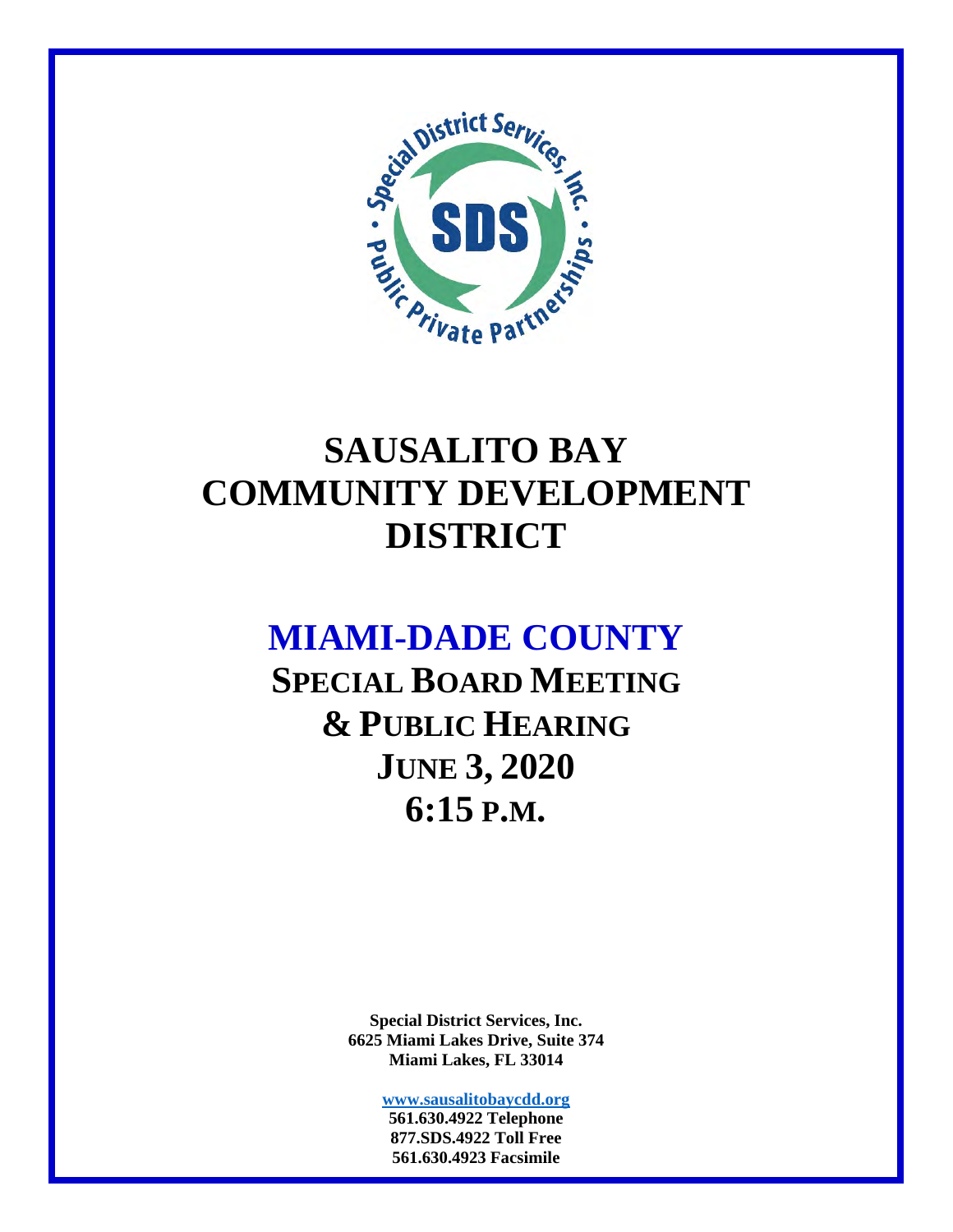#### **AGENDA SAUSALITO BAY COMMUNITY DEVELOPMENT DISTRICT SPECIAL BOARD MEETING & PUBLIC HEARING**

#### June 3, 2020 6:15 p.m.

### **https://us02web.zoom.us/j/88395355675?pwd=M01ZcERmVkhtNjYxUlJ2aWpMVEhtZz09 Meeting ID: 883 9535 5675**

#### **Password: 022004**

|             | A. Call to Order                                                                             |
|-------------|----------------------------------------------------------------------------------------------|
| <b>B.</b>   |                                                                                              |
| $C_{\cdot}$ | <b>Establish Quorum</b>                                                                      |
| D.          | Additions or Deletions to Agenda                                                             |
| Ε.          | Comments from the Public for Items Not on the Agenda                                         |
| F.          | <b>Approval of Minutes</b>                                                                   |
|             |                                                                                              |
| G.          | Old Business                                                                                 |
|             | 1. Staff Report as Required                                                                  |
|             | H. New Business                                                                              |
|             | 1. Consider Resolution No. 2020-02 – Amending Date and Time for Public HearingPage 6         |
|             | 2. Consider Resolution No. 2020-04 - Adopting a FY 2020/2021 Regular Meeting SchedulePage 7  |
| I.          | <b>Public Hearing</b>                                                                        |
|             |                                                                                              |
|             | 2. Receive Public Comments on Fiscal Year 2020/2021 Final Budget                             |
|             | 3. Consider Resolution No. 2020-03 - Adopting a Fiscal Year 2020/2021 Final BudgetPage 11    |
| J.          | Administrative & Operational Matters                                                         |
|             | 1. Consider Approval of Agreement for Access to Certain Exempt InformationPage 18            |
|             | 2. Statement of Financial Interests-Disclosure - 2019 Form 1 - Filing Deadline: July 1, 2020 |
|             | K. Board Member & Staff Closing Comments                                                     |

L. Adjourn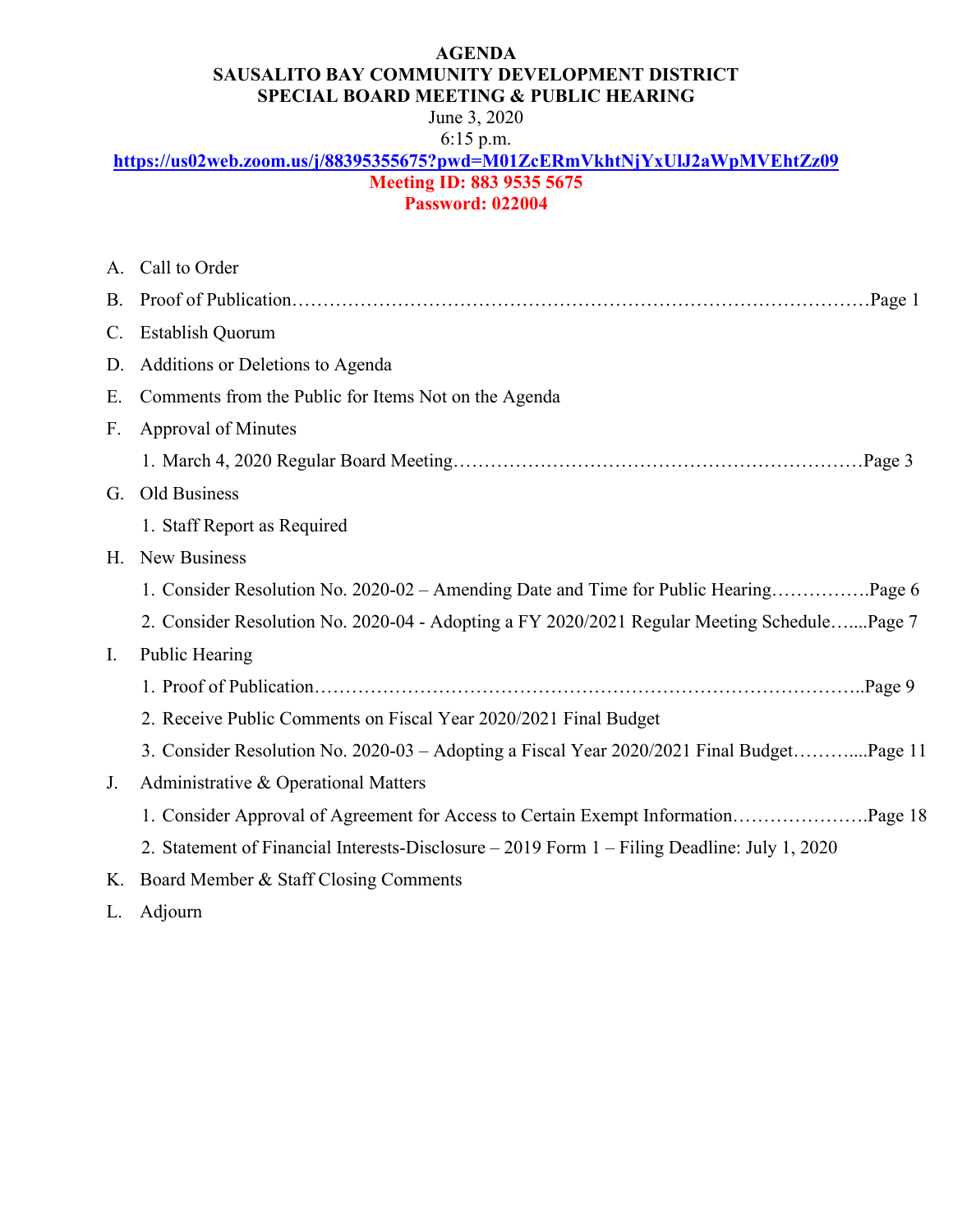#### **Miami Daily Business Review** May 21, 2020

Miscellaneous Notices

NOTICE OF PUBLIC HEARING AND SPECIAL BOARD MEETING OF THE SAUSALITO BAY COMMUNITY DEVELOPMENT DISTRICT

NOTICE IS HEREBY GIVEN that the Sausalito Bay Community Development District (the "District") will hold a Public Hearing and Special Board Meeting (the "Meeting") of its Board of Supervisors (the "Board") on June 3, 2020, at 6:15 p.m. to be conducted by telephonic and video conferencing communications media technology pursuant to Executive Orders 20-52, 20-69, and 20- 112 issued by Governor DeSantis on March 9, 2020, March 20, 2020, and April 29, 2020, respectively, and pursuant to Section 120.54(5)(b)2., Florida Statutes. The purpose of the Public Hearing is to receive public comment on the Fiscal Year 2020/2021 Proposed Budget and Non-Ad Valorem Assessment Roll of the District. . The Meeting is being held for the necessary public purpose of considering any other District business which may lawfully and properly come before the Board.. At such time the Board is so authorized and may consider any business that may properly come before it.

While it is necessary to hold the Meeting utilizing communications media technology due to the current COVID-19 public health emergency, the District fully encourages public participation in a safe and efficient manner. Participants may attend the Meeting by accessing the District's website, www.sausalitobaycdd.org and clicking on the meeting link you will find on the homepage, or utilizing the following login information:

Join by URL for VIDEO ACCESS at:

Topic: Sausalito Bay CDD PH & Special Meeting Time: Jun 3, 2020 06:15 PM Eastern Time (US and Canada)

Join Zoom Meeting https://us02web.zoom.us/j/88395355675?pwd=M01ZcERmVkhtNjYxUlJ2aWpMVEhtZz 09

Meeting ID: 883 9535 5675 Password: 022004 One tap mobile +19294362866,,88395355675#,,1#,022004# US (New York) +13017158592,,88395355675#,,1#,022004# US (Germantown)

Dial by your location +1 929 436 2866 US (New York) +1 301 715 8592 US (Germantown) +1 312 626 6799 US (Chicago) +1 669 900 6833 US (San Jose) +1 253 215 8782 US (Tacoma) +1 346 248 7799 US (Houston) Meeting ID: 883 9535 5675Password: 022004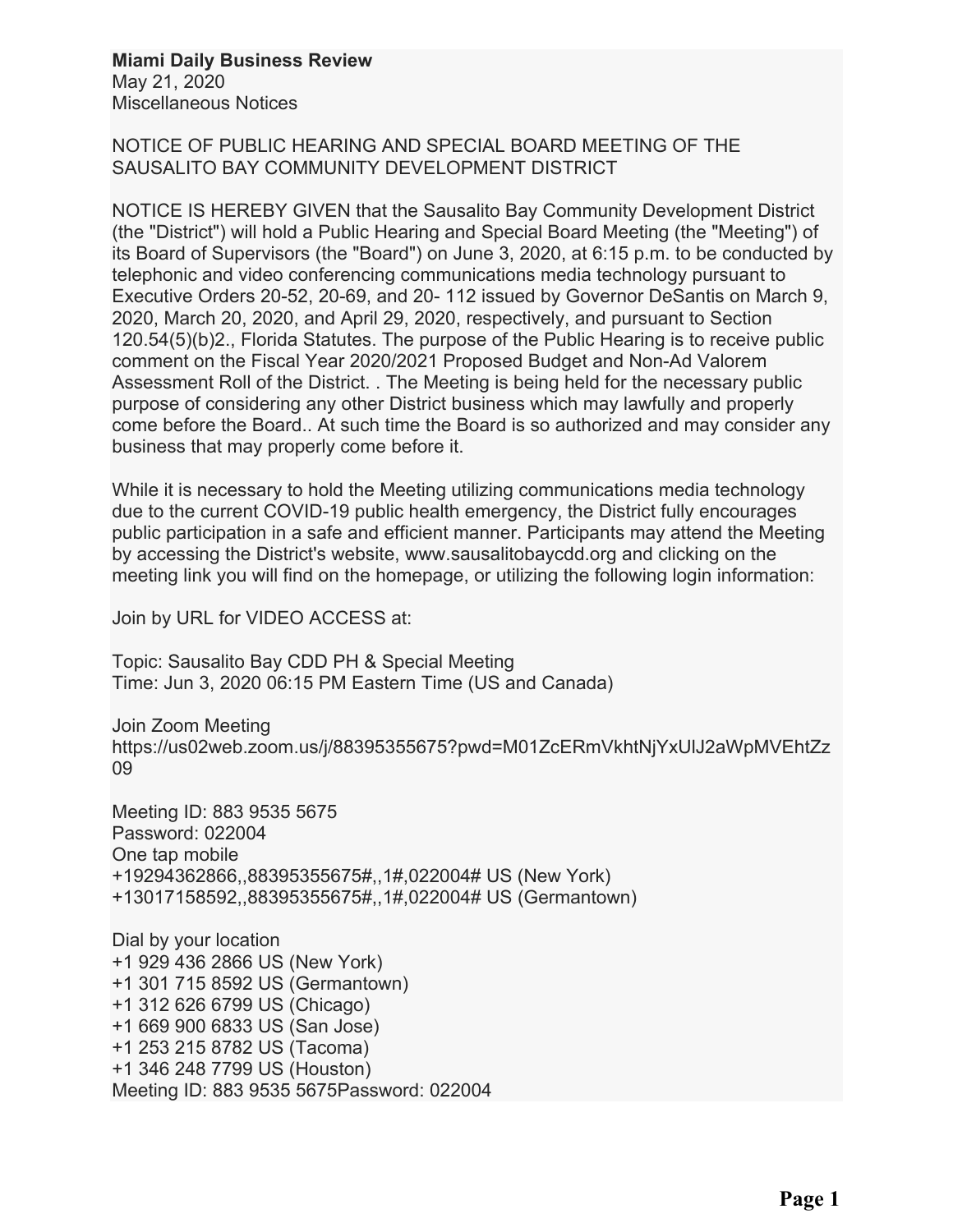Find your local number: https://us02web.zoom.us/u/km3naYLIl

A copy of the budget and/or the agenda for the Meeting may be obtained at the offices of the District Manager, c/o Special District Services, Inc., at (561) 630-4922 or nnguyen@sdsinc.org (the "District Manager's Office") during normal business hours. The Meeting is open to the public and will be conducted in accordance with the provisions of Florida law for special districts. The Meeting may be continued to a date, time, and place to be specified on the record at the Meeting.

Any person requiring special accommodations in order to access and participate in the Meeting because of a disability or physical impairment should contact the District Manager's Office at least forty-eight (48) hours prior to the Meeting. If you are hearing or speech impaired, please contact the Florida Relay Service by dialing 7-1-1, or 1-800- 955-8771 (TTY) / 1-800-955-8770 (Voice), for aid in contacting the District Manager's Office.

As indicated above, this Meeting will be conducted by media communications technology. Anyone requiring assistance in order to obtain access to the telephonic, video conferencing, or other communications media technology being utilized to conduct this Meeting should contact the District Manager's Office at least forty-eight (48) hours prior to the Meeting. Similarly, any person requiring or that otherwise may need assistance accessing or participating in this Meeting because of a disability or physical impairment is strongly encouraged to contact the District Manager's Office at least fortyeight (48) hours in advance so that arrangements may be made.

If Executive Orders 20-52, 20-69, and 20-112 of the Governor are not extended, the meeting will take place with the Board in attendance at the Just Kids Center, Inc. Conference Room located at 12470 SW 8th Street, Miami, Florida 33184, at 6:15 p.m., in which case the public may attend in person or participate by telephone by calling 1- 877-402-9753; Access Code: 8338134. Please check the District's website at www.sausalitobaycdd.org or contact the District Manager at nnguyen@sdsinc.org or at telephone number 786-453-0533 at least forty-eight (48) hours prior to the scheduled meeting for updated meeting location information.

Each person who decides to appeal any decision made by the Board with respect to any matter considered at the Meeting is advised that person will need a record of proceedings and that accordingly, the person may need to ensure that a verbatim record of the proceedings is made, including the testimony and evidence upon which such appeal is to be based.

District Manager

SAUSALITO BAY COMMUNITY DEVELOPMENT DISTRICT

www.sausalitobaycdd.org 5/14-21 20-18/0000469927M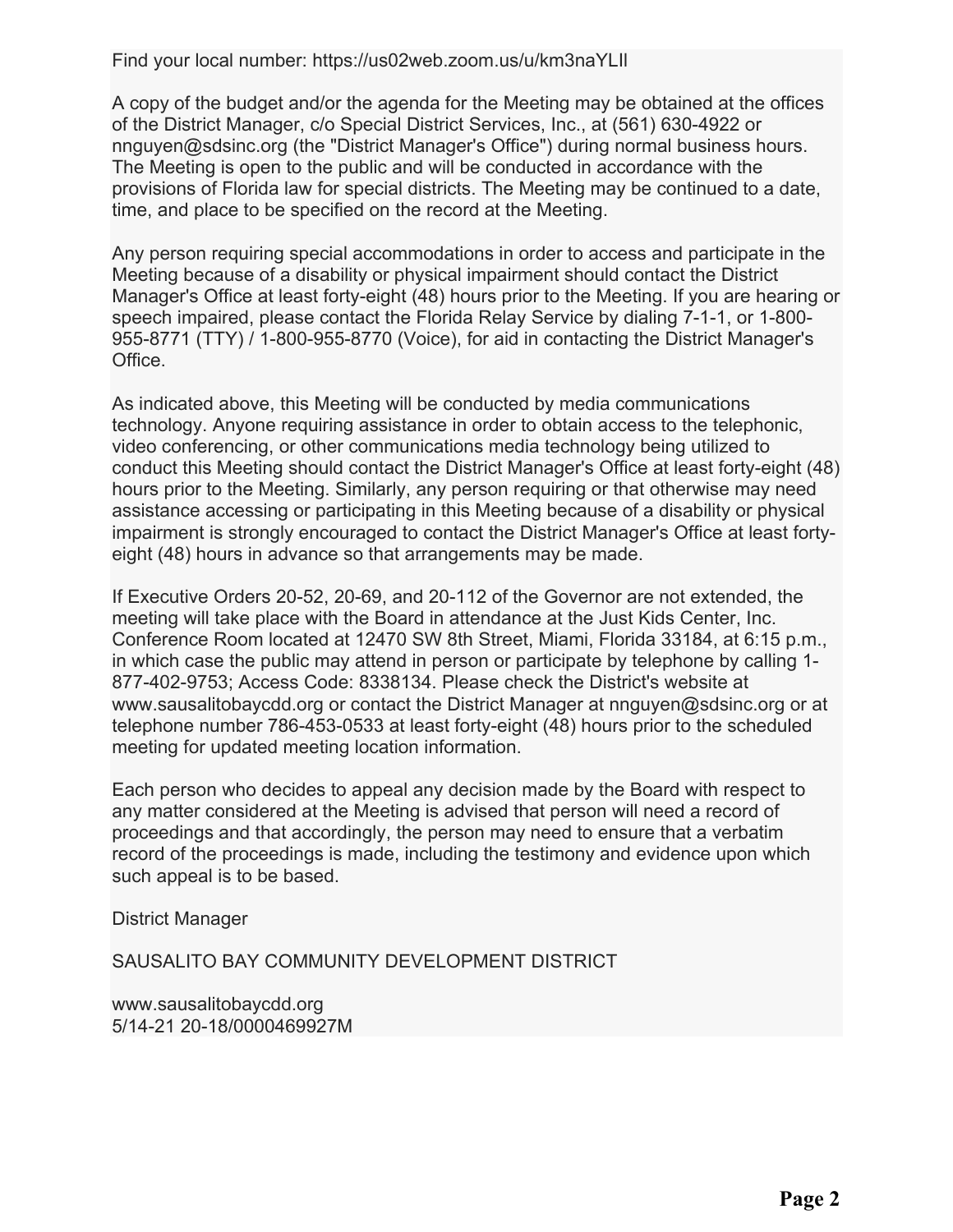#### **SAUSALITO BAY COMMUNITY DEVELOPMENT DISTRICT REGULAR BOARD MEETING MARCH 4, 2020**

#### **A. CALL TO ORDER**

District Manager Nancy Nguyen called the March 4, 2020, Regular Board Meeting of the Sausalito Bay Community Development District (the "District") to order at 6:16 p.m. in the Conference Room at the Just Kids Center, Inc. located at 12470 SW 8<sup>th</sup> Street, Miami, Florida 33184.

#### **B. PROOF OF PUBLICATION**

Ms. Nguyen presented proof of publication that notice of the Regular Board Meeting had been published in the *Miami Daily Business Review* on September 23, 2019, as part of the District's Fiscal Year 2019/2020 Regular Meeting Schedule, *as legally required*.

#### **C. ESTABLISH A QUORUM**

Ms. Nguyen determined that the attendance of Chairman Miguel Picar, Vice Chairman Robert Penna and Supervisors Christopher Casariego, Jessica Toledano and David Casanas constituted a quorum and it was in order to proceed with the meeting.

Staff members in attendance were District Manager Nancy Nguyen of Special District Services, Inc.; and District Counsel Scott Cochran of Billing, Cochran, Lyles, Mauro & Ramsey, P.A.

#### **D. ADDITIONS OR DELETIONS TO THE AGENDA**

There were no additions or deletions to the agenda.

#### **E. COMMENTS FROM THE PUBLIC FOR ITEMS NOT ON THE AGENDA**

There were no comments from the public for items not on the agenda.

#### **F. APPROVAL OF MINUTES 1. October 2, 2019, Regular Board Meeting**

Ms. Nguyen presented the minutes of the October 2, 2019, Regular Board Meeting and asked if there were any changes.

There being no changes, a **motion** was made by Mr. Penna, seconded by Mr. Picar and unanimously passed approving the minutes of the October 2, 2019, Regular Board Meeting, *as presented*.

#### **G. OLD BUSINESS**

#### **1. Discussion Regarding Benches on Lake Tracts**

Ms. Nguyen presented the recorded plats for the District. She advised that the areas inside the lake guardrails were designated as stormwater retention and lake maintenance easement areas, and benches could not be installed in these areas. She indicated that there was a possibility of being able to install benches on the outside of the lake guardrails, which are designated as utility easements, but it would be advisable to get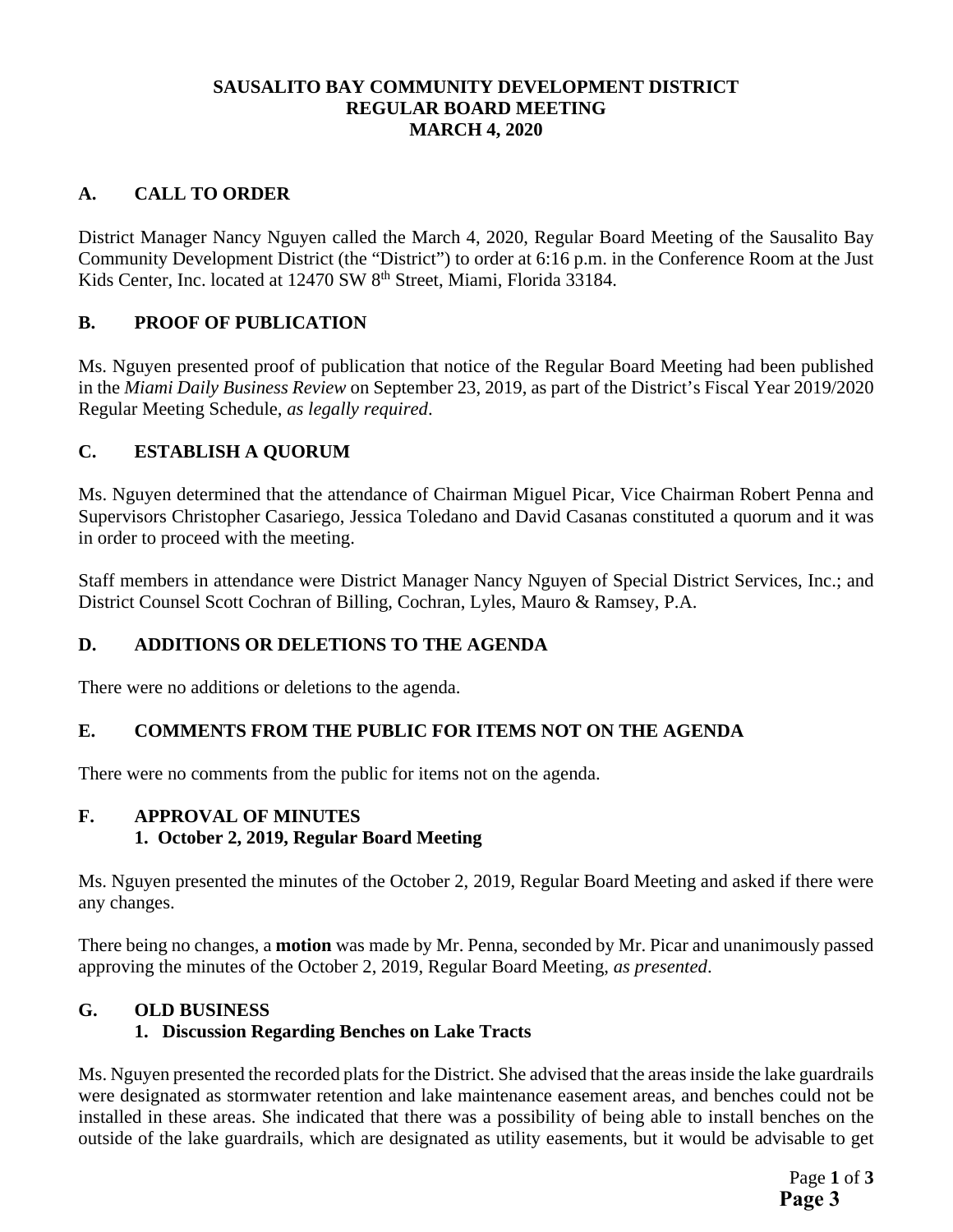the opinion of Alvarez Engineers, Inc. (the "District Engineer"). The Board asked if the opinion of the District Engineer would impose an expense to the District to which Ms. Nguyen explained that the District Engineer charges fee for any time spent doing research.

The Board consensus was not to proceed with installing park benches on the lake tracts. No further action is required at this time.

#### **2. Staff Report, as Required**

There was no Staff Report at this time.

#### **H. NEW BUSINESS**

#### **1. Consider Resolution No. 2020-01 – Adopting a Fiscal Year 2020/2021 Proposed Budget**

Ms. Nguyen presented Resolution No. 2020-01, entitled:

#### **RESOLUTION NO. 2020-01**

#### **A RESOLUTION OF THE BOARD OF SUPERVISORS OF THE SAUSALITO BAY COMMUNITY DEVELOPMENT DISTRICT APPROVING A PROPOSED BUDGET AND NON-AD VALOREM ASSESSMENTS FOR FISCAL YEAR 2020/2021; AND PROVIDING AN EFFECTIVE DATE.**

Ms. Nguyen read the title of the resolution into the record and explained that the proposed fiscal year 2020/2021 budget would be balanced by designating a carryover of approximately \$22,000 from the projected fund balance as of September 30, 2020. Ms. Nguyen advised that since the overall proposed assessments were not increasing in the fiscal year 2020/2021, letters to the residents would not be required. Furthermore, Ms. Nguyen stated as part of Resolution No. 2020-01, the Board must set a date for the public hearing to adopt the fiscal year 2020/2021 final budget and assessment roll. A discussion ensued after which:

A **motion** was made by Mr. Penna, seconded by Mr. Casariego and unanimously passed to approve and adopt Resolution No. 2020-01, *as presented,* setting the public hearing to adopt the fiscal year 2020/2021 final budget and assessments for May 6, 2020, at 6:15 p.m. in the Just Kids Center, Inc. Conference Room located at 12470 SW 8<sup>th</sup> Street, Miami, Florida 33184; and further authorizes publication/notice of the budget public hearing, *as required by law*.

#### **2. Staff Report, as Required**

There was no Staff Report at this time.

#### **I. ADMINISTRATIVE MATTERS & OPERATIONAL MATTERS 1. Staff Report, as Required**

There was no Staff Report at this time.

#### **J. BOARD MEMBER & STAFF CLOSING COMMENTS**

Ms. Nguyen stated that unless an emergency were to arise, the Board would not need to meet again until May 6, 2020, to adopt the fiscal year 2020/2021 final budget and assessments.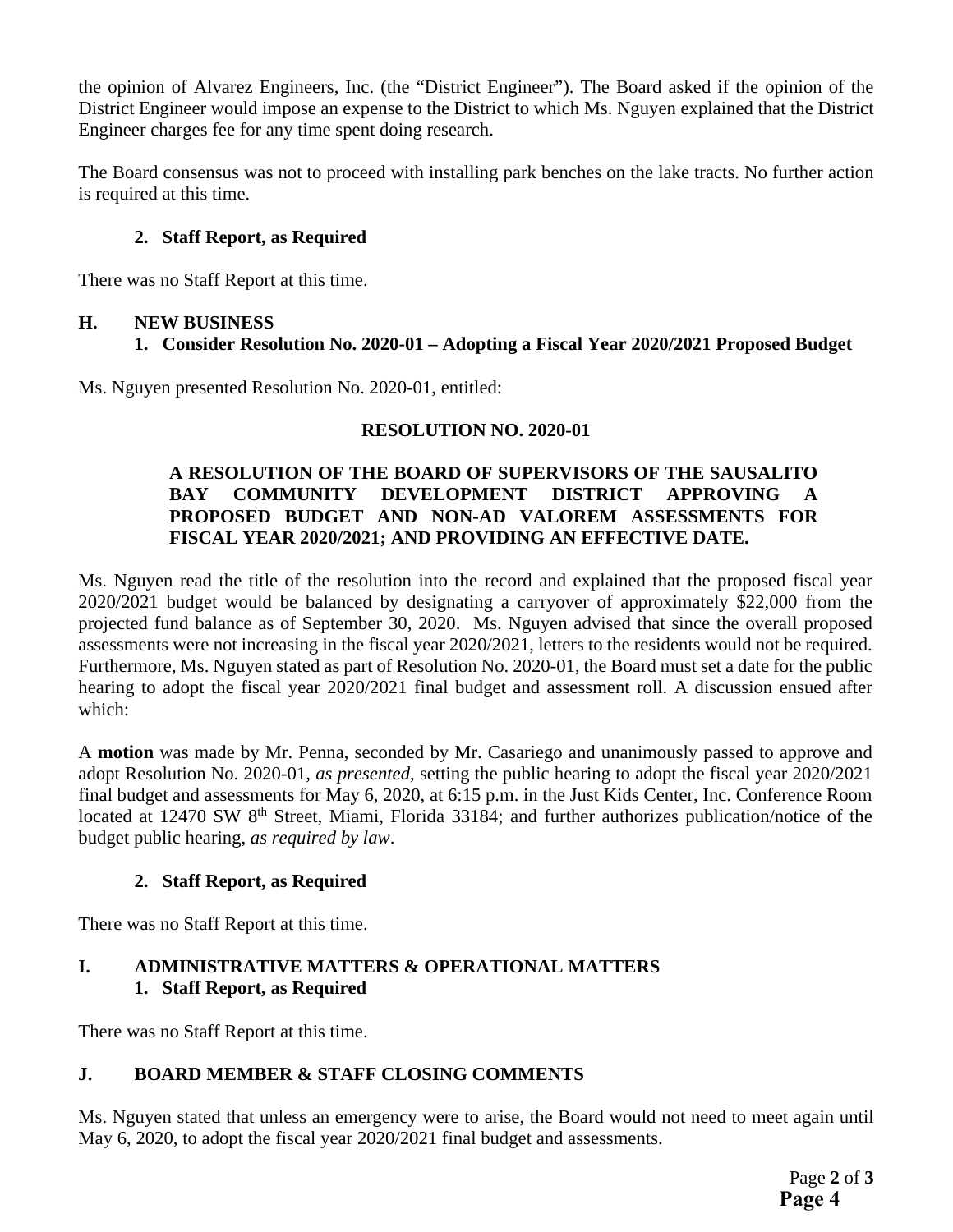#### **K. ADJOURNMENT**

There being no further business to come before the Board, a **motion** was made by Mr. Penna, seconded by Mr. Picar and unanimously passed to adjourn the Regular Board Meeting at 6:27 p.m.

\_\_\_\_\_\_\_\_\_\_\_\_\_\_\_\_\_\_\_\_\_\_\_\_\_\_\_\_\_\_\_\_\_\_ \_\_\_\_\_\_\_\_\_\_\_\_\_\_\_\_\_\_\_\_\_\_\_\_\_\_\_\_\_\_\_\_

Secretary/Assistant Secretary Chairperson/Vice Chairperson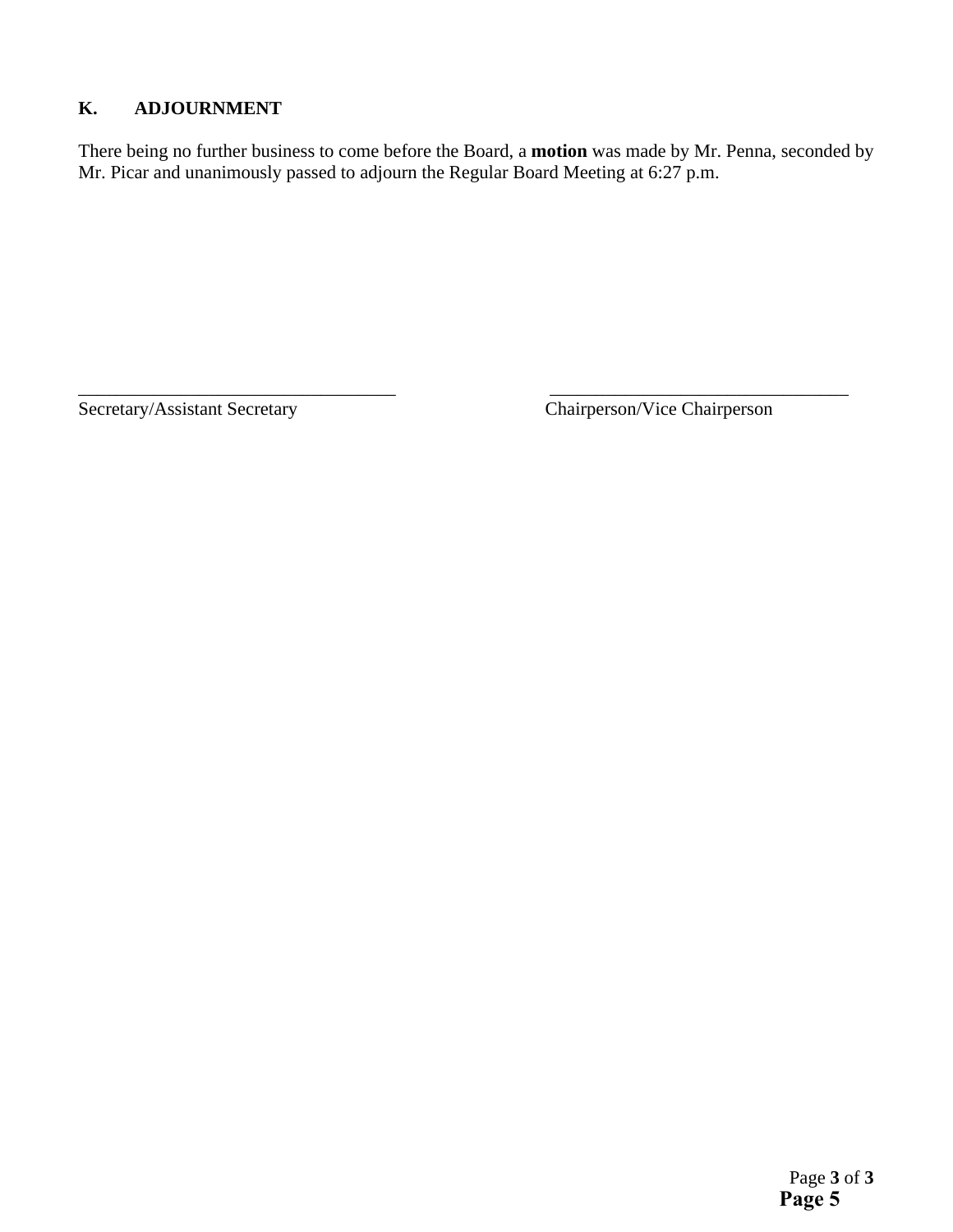#### **RESOLUTION NO. 2020-02**

**A RESOLUTION OF THE BOARD OF SUPERVISORS OF THE SAUSALITO BAY COMMUNITY DEVELOPMENT DISTRICT AMENDING RESOLUTION NO. 2020-01; AMENDING THE DATE AND TIME FOR THE PUBLIC HEARING TO CONSIDER THE FISCAL YEAR 2020/2021 FINAL BUDGET AND ASSESSMENTS AND AUTHORIZING THE SECRETARY AND DISTRICT MANAGER TO TAKE CERTAIN ACTIONS TO ACCOMPLISH THE INTENT OF THIS RESOLUTION; AND PROVIDING AN EFFECTIVE DATE.** 

 **WHEREAS,** the Board of Supervisors (the "Board") of the Sausalito Bay Community Development District (the "District") is required by Chapter 190.008, *Florida Statutes*, to approve a Proposed Budget for each fiscal year; and

 **WHEREAS,** the Board previously adopted Resolution 2020-01 approving a proposed budget and setting a public hearing for May 6, 2020; and

 **WHEREAS,** due to the current COVID-19 public health emergency, the Board has postponed said public hearing; and

 **WHEREAS,** the public hearing has been rescheduled for June 3, 2020, and all other requirements and filings associated with the preparation of the fiscal year budget have been completed.

#### **NOW, THEREFORE, BE IT RESOLVED BY THE BOARD OF SUPERVISORS OF THE SAUSALITO BAY COMMUNITY DEVELOPMENT DISTRICT, THAT:**

1. Resolution No. 2020-01 is hereby amended to change the date and time of the Public Hearing to June 3, 2020 at 6:15 p.m. to be conducted by teleconferencing or other technological means pursuant to Executive Orders 20-52, 20-69, 20-112, and 20-114 issued by Governor DeSantis on March 9, 2020, March 20, 2020, April 29, 2020, and May 8, 2020, respectively, and pursuant to Section 120.54(5)(b)2., *Florida Statutes*, for the purpose of receiving public comments on the Proposed Fiscal Year 2020/2021 Budget.

2. The Secretary of the District is authorized to execute any and all necessary transmittals, certifications or other acknowledgements or writings, as necessary, to comply with all applicable notice requirements.

**PASSED, ADOPTED and EFFECTIVE** this 3<sup>rd</sup> day of June, 2020.

#### **ATTEST: SAUSALITO BAY COMMUNITY DEVELOPMENT DISTRICT**

Secretary/Assistant Secretary Chairperson/Vice Chairperson

By: By: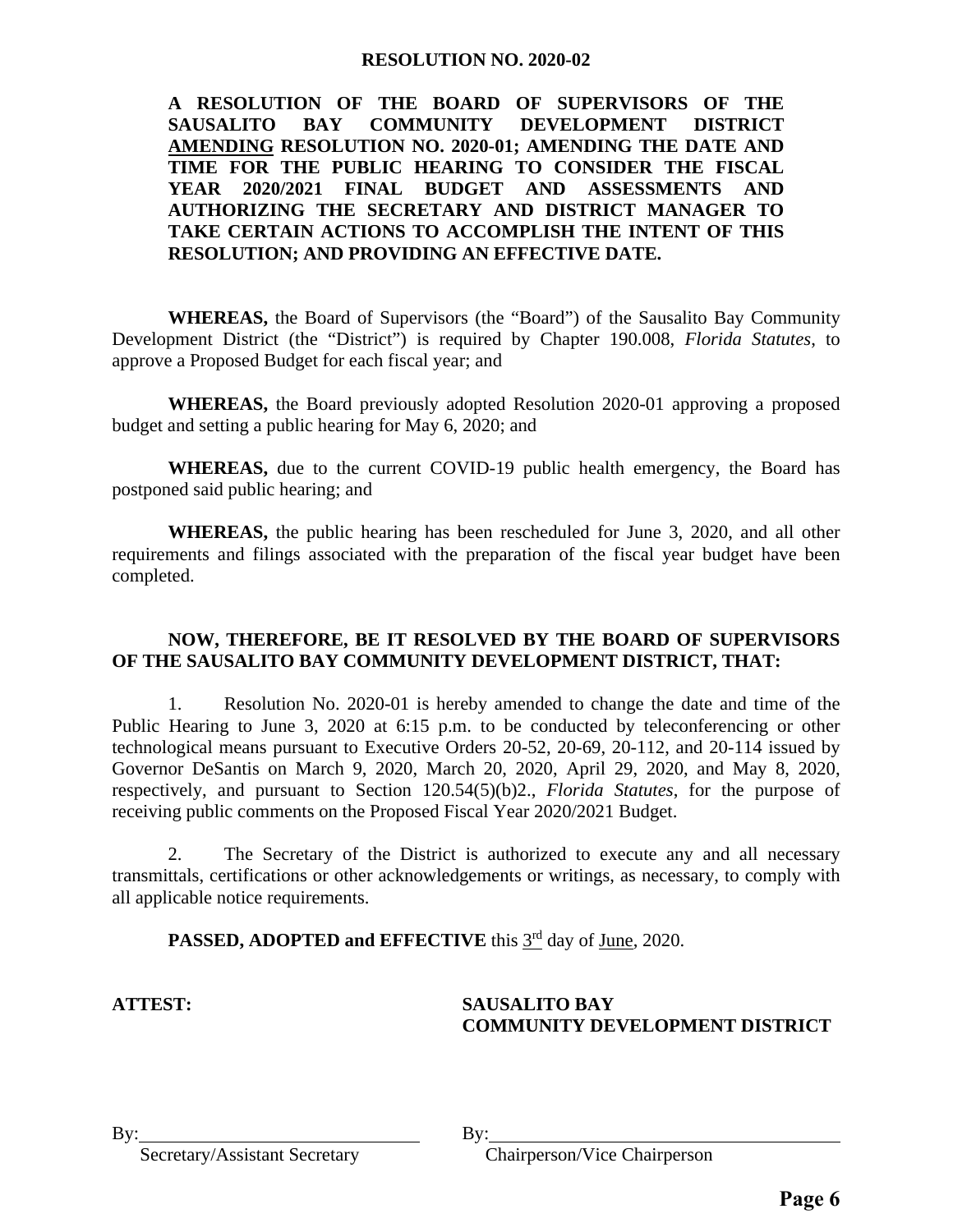#### **RESOLUTION NO. 2020-04**

**A RESOLUTION OF THE BOARD OF SUPERVISORS OF THE SAUSALITO BAY COMMUNITY DEVELOPMENT DISTRICT, ESTABLISHING A REGULAR MEETING SCHEDULE FOR FISCAL YEAR 2020/2021 AND SETTING THE TIME AND LOCATION OF SAID DISTRICT MEETINGS; AND PROVIDING AN EFFECTIVE DATE.** 

**WHEREAS**, it is necessary for the Sausalito Bay Community Development District (the "District") to establish a regular meeting schedule for fiscal year 2020/2021; and

**WHEREAS,** the Board of Supervisors (the "Board") of the District has set a regular meeting schedule, location and time for District meetings for fiscal year 2020/2021 which is attached hereto and made a part hereof as Exhibit "A".

#### **NOW, THEREFORE, BE IT RESOLVED BY THE BOARD OF SUPERVISORS OF THE SAUSALITO BAY COMMUNITY DEVELOPMENT DISTRICT, MIAMI-DADE COUNTY, FLORIDA, AS FOLLOWS:**

**Section 1.** The above recitals are hereby adopted by the Board.

**Section 2.** The regular meeting schedule, time and location for meetings for fiscal year 2020/2021 which is attached hereto as Exhibit "A" is hereby adopted by the Board and authorized to be published.

**PASSED, ADOPTED and EFFECTIVE** this  $3^{rd}$  day of June, 2020.

#### **ATTEST: SAUSALITO BAY COMMUNITY DEVELOPMENT DISTRICT**

By: Secretary/Assistant Secretary

By: Chairperson/Vice Chairperson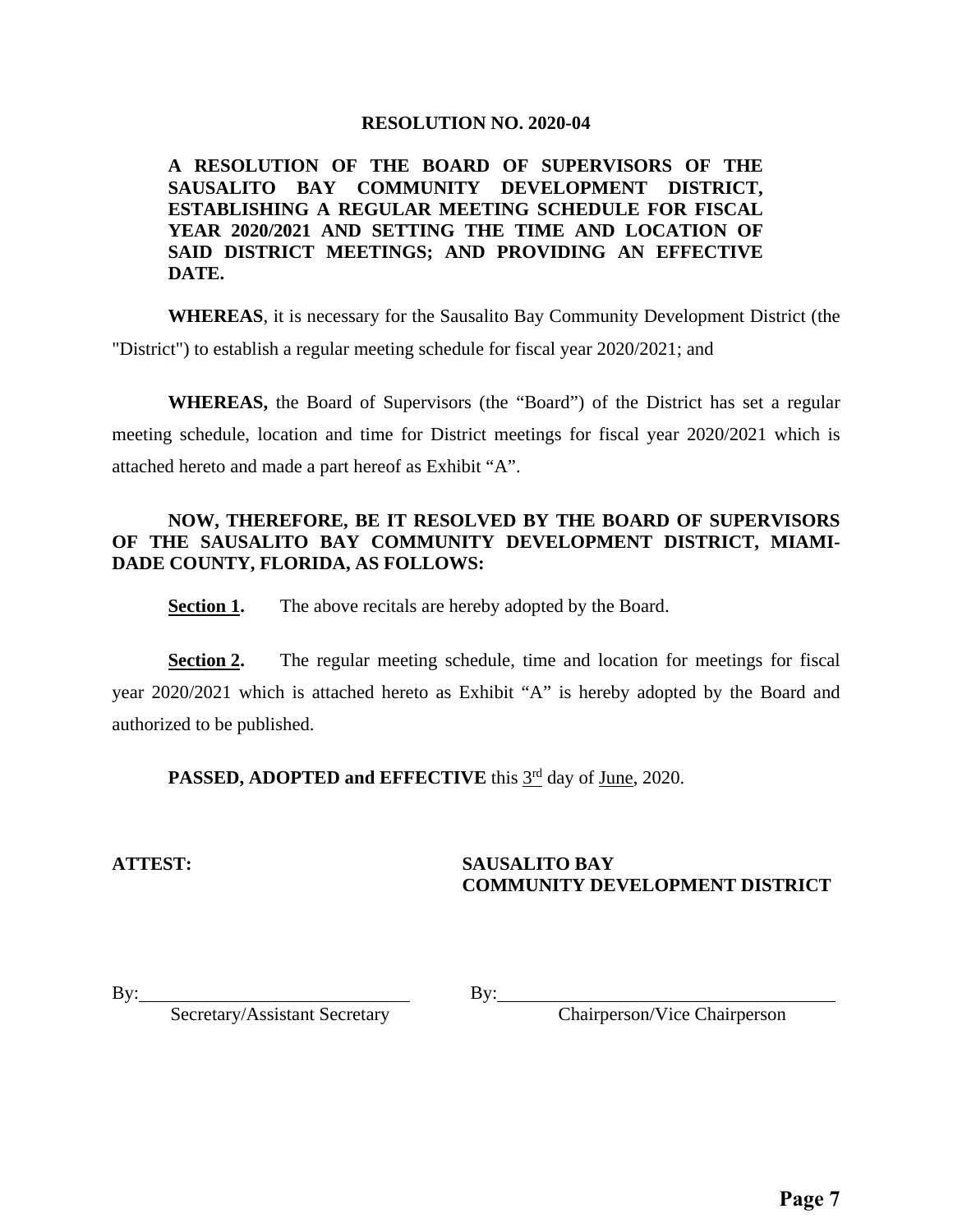#### **SAUSALITO BAY COMMUNITY DEVELOPMENT DISTRICT FISCAL YEAR 2020/2021 REGULAR MEETING SCHEDULE**

**NOTICE IS HEREBY GIVEN** that the Board of Supervisors (the "Board") of the **Sausalito Bay Community Development District** (the "District") will hold Regular Meetings in the Conference Room at the Just Kids Center, Inc. located at 12470 SW 8<sup>th</sup> Street, Miami, Florida 33184 at **6:15 p.m.** on the following dates:

> **October 7, 2020 November 4, 2020 December 2, 2020 February 3, 2021 March 3, 2021 April 7, 2021 May 5, 2021 June 2, 2021 September 1, 2021**

The purpose of the meetings is for the Board to consider any District business which may lawfully and properly come before the Board. Meetings are open to the public and will be conducted in accordance with the provisions of Florida law for Community Development Districts. Copies of the Agenda for any of the meetings may be obtained from the District's website or by contacting the District Manager at 305-777-0761 and/or toll free at 1-877-737- 4922, prior to the date of the particular meeting.

From time to time one or two Board members may participate by telephone; therefore, a speaker telephone will be present at the meeting location so that Board members may be fully informed of the discussions taking place. Said meeting(s) may be continued as found necessary to a time and place specified on the record.

If any person decides to appeal any decision made with respect to any matter considered at these meetings, such person will need a record of the proceedings and such person may need to insure that a verbatim record of the proceedings is made at his or her own expense and which record includes the testimony and evidence on which the appeal is based.

In accordance with the provisions of the Americans with Disabilities Act, any person requiring special accommodations or an interpreter to participate at any of these meetings should contact the District Manager at 305-777-0761 and/or toll free at 1-877-737-4922 at least seven (7) days prior to the date of the particular meeting.

Meetings may be cancelled from time to time with no advertised notice.

#### **SAUSALITO BAY COMMUNITY DEVELOPMENT DISTRICT**

**www.sausalitobaycdd.org**

#### **PUBLISH: MIAMI DAILY BUSINESS REVIEW 09/29/20**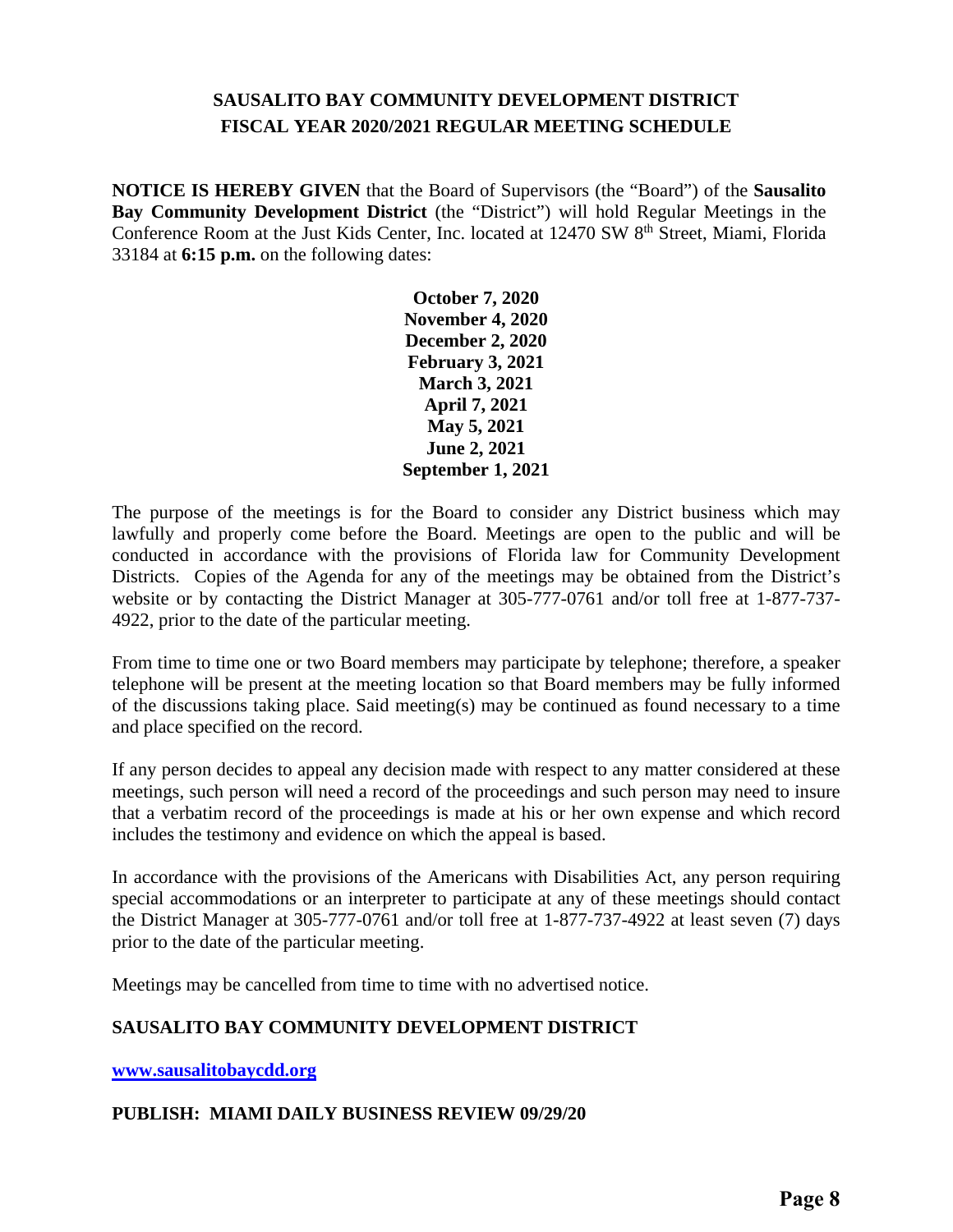#### **Miami Daily Business Review** May 21, 2020

Miscellaneous Notices

NOTICE OF PUBLIC HEARING AND SPECIAL BOARD MEETING OF THE SAUSALITO BAY COMMUNITY DEVELOPMENT DISTRICT

NOTICE IS HEREBY GIVEN that the Sausalito Bay Community Development District (the "District") will hold a Public Hearing and Special Board Meeting (the "Meeting") of its Board of Supervisors (the "Board") on June 3, 2020, at 6:15 p.m. to be conducted by telephonic and video conferencing communications media technology pursuant to Executive Orders 20-52, 20-69, and 20- 112 issued by Governor DeSantis on March 9, 2020, March 20, 2020, and April 29, 2020, respectively, and pursuant to Section 120.54(5)(b)2., Florida Statutes. The purpose of the Public Hearing is to receive public comment on the Fiscal Year 2020/2021 Proposed Budget and Non-Ad Valorem Assessment Roll of the District. . The Meeting is being held for the necessary public purpose of considering any other District business which may lawfully and properly come before the Board.. At such time the Board is so authorized and may consider any business that may properly come before it.

While it is necessary to hold the Meeting utilizing communications media technology due to the current COVID-19 public health emergency, the District fully encourages public participation in a safe and efficient manner. Participants may attend the Meeting by accessing the District's website, www.sausalitobaycdd.org and clicking on the meeting link you will find on the homepage, or utilizing the following login information:

Join by URL for VIDEO ACCESS at:

Topic: Sausalito Bay CDD PH & Special Meeting Time: Jun 3, 2020 06:15 PM Eastern Time (US and Canada)

Join Zoom Meeting https://us02web.zoom.us/j/88395355675?pwd=M01ZcERmVkhtNjYxUlJ2aWpMVEhtZz 09

Meeting ID: 883 9535 5675 Password: 022004 One tap mobile +19294362866,,88395355675#,,1#,022004# US (New York) +13017158592,,88395355675#,,1#,022004# US (Germantown)

Dial by your location +1 929 436 2866 US (New York) +1 301 715 8592 US (Germantown) +1 312 626 6799 US (Chicago) +1 669 900 6833 US (San Jose) +1 253 215 8782 US (Tacoma) +1 346 248 7799 US (Houston) Meeting ID: 883 9535 5675Password: 022004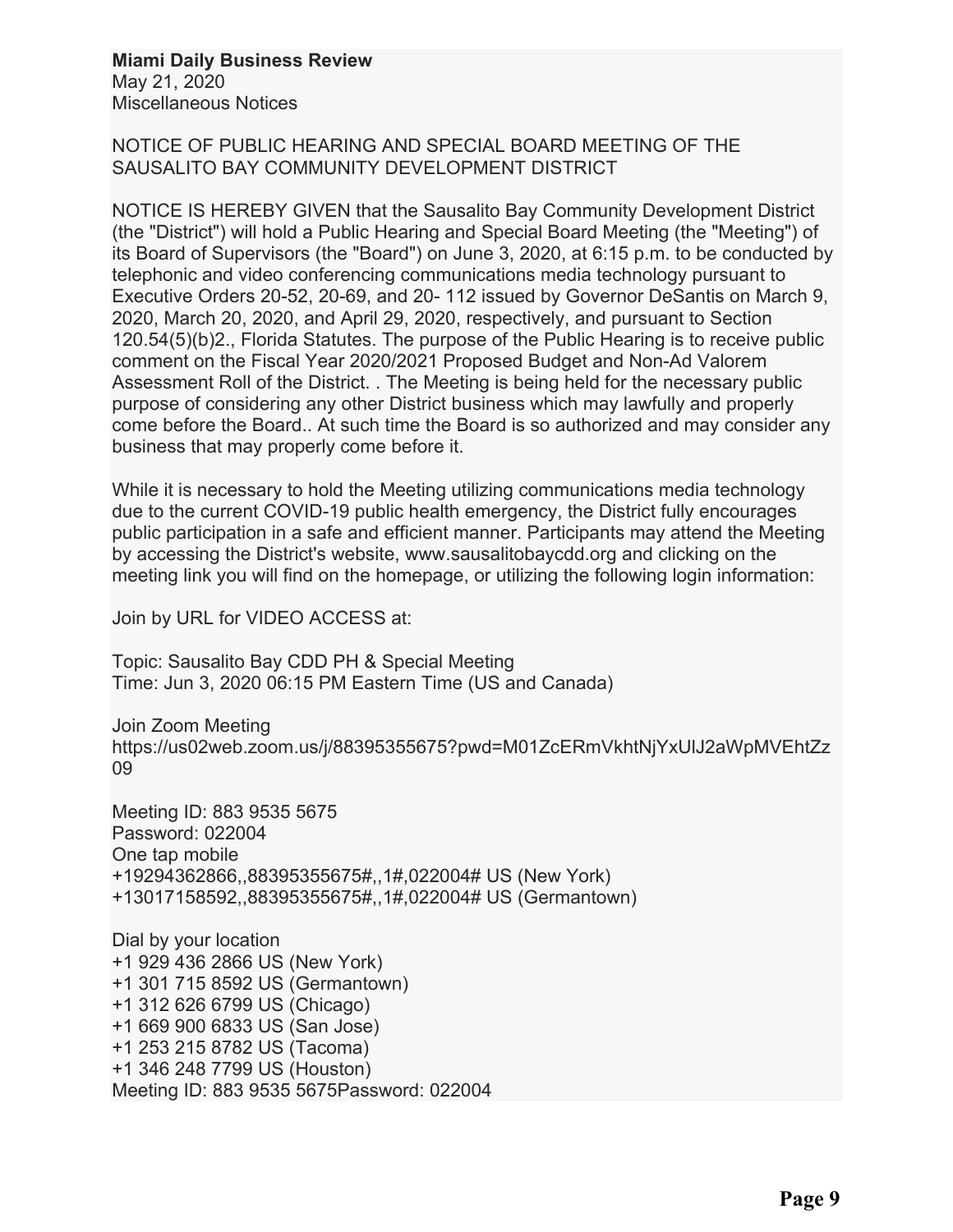Find your local number: https://us02web.zoom.us/u/km3naYLIl

A copy of the budget and/or the agenda for the Meeting may be obtained at the offices of the District Manager, c/o Special District Services, Inc., at (561) 630-4922 or nnguyen@sdsinc.org (the "District Manager's Office") during normal business hours. The Meeting is open to the public and will be conducted in accordance with the provisions of Florida law for special districts. The Meeting may be continued to a date, time, and place to be specified on the record at the Meeting.

Any person requiring special accommodations in order to access and participate in the Meeting because of a disability or physical impairment should contact the District Manager's Office at least forty-eight (48) hours prior to the Meeting. If you are hearing or speech impaired, please contact the Florida Relay Service by dialing 7-1-1, or 1-800- 955-8771 (TTY) / 1-800-955-8770 (Voice), for aid in contacting the District Manager's Office.

As indicated above, this Meeting will be conducted by media communications technology. Anyone requiring assistance in order to obtain access to the telephonic, video conferencing, or other communications media technology being utilized to conduct this Meeting should contact the District Manager's Office at least forty-eight (48) hours prior to the Meeting. Similarly, any person requiring or that otherwise may need assistance accessing or participating in this Meeting because of a disability or physical impairment is strongly encouraged to contact the District Manager's Office at least fortyeight (48) hours in advance so that arrangements may be made.

If Executive Orders 20-52, 20-69, and 20-112 of the Governor are not extended, the meeting will take place with the Board in attendance at the Just Kids Center, Inc. Conference Room located at 12470 SW 8th Street, Miami, Florida 33184, at 6:15 p.m., in which case the public may attend in person or participate by telephone by calling 1- 877-402-9753; Access Code: 8338134. Please check the District's website at www.sausalitobaycdd.org or contact the District Manager at nnguyen@sdsinc.org or at telephone number 786-453-0533 at least forty-eight (48) hours prior to the scheduled meeting for updated meeting location information.

Each person who decides to appeal any decision made by the Board with respect to any matter considered at the Meeting is advised that person will need a record of proceedings and that accordingly, the person may need to ensure that a verbatim record of the proceedings is made, including the testimony and evidence upon which such appeal is to be based.

District Manager

SAUSALITO BAY COMMUNITY DEVELOPMENT DISTRICT

www.sausalitobaycdd.org 5/14-21 20-18/0000469927M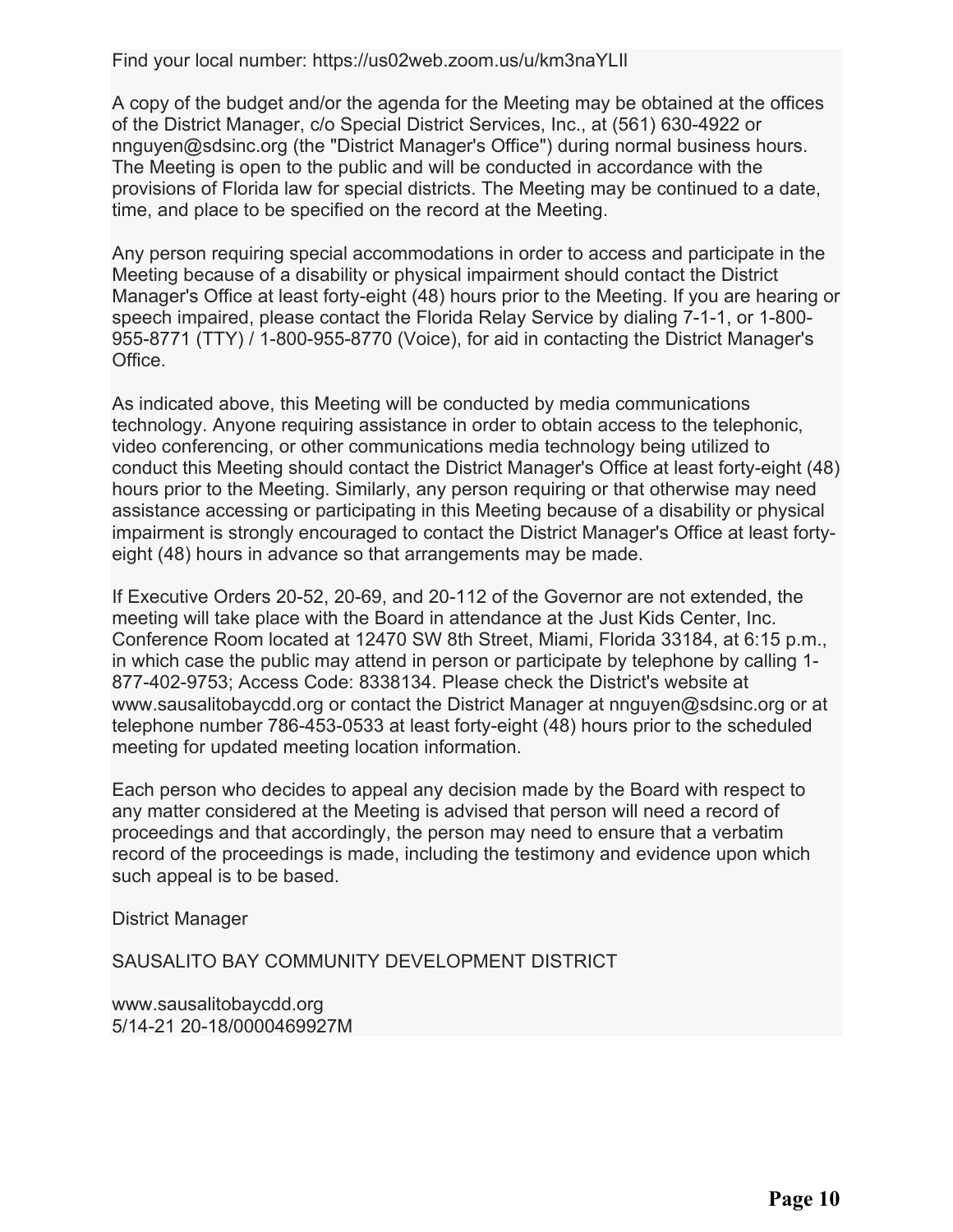#### **RESOLUTION NO. 2020-03**

#### **A RESOLUTION OF THE BOARD OF SUPERVISORS OF THE SAUSALITO BAY COMMUNITY DEVELOPMENT DISTRICT APPROVING AND ADOPTING A FISCAL YEAR 2020/2021 FINAL BUDGET INCLUDING NON-AD VALOREM SPECIAL ASSESSMENTS; AND PROVIDING AN EFFECTIVE DATE.**

 **WHEREAS**, the Sausalito Bay Community Development District (the "District") has prepared a Proposed Budget and Final Special Assessment Roll for Fiscal Year 2020/2021 and has held a duly advertised Public Hearing to receive public comments on the Proposed Budget and Final Special Assessment Roll; and

**WHEREAS**, following the Public Hearing and the adoption of the Proposed Budget and Final Assessment Roll, the District is now authorized to levy non-ad valorem assessments upon the properties within the District.

#### **NOW, THEREFORE, BE IT RESOLVED BY THE BOARD OF SUPERVISORS OF THE SAUSALITO BAY COMMUNITY DEVELOPMENT DISTRICT, THAT:**

**Section 1.** The Final Budget and Final Special Assessment Roll for Fiscal Year 2020/2021 attached hereto as Exhibit "A" is approved and adopted, and the assessments set forth therein shall be levied.

**Section 2.** The Secretary of the District is authorized to execute any and all necessary transmittals, certifications or other acknowledgements or writings, as necessary, to comply with the intent of this Resolution.

PASSED, ADOPTED and EFFECTIVE this 3<sup>rd</sup> day of June, 2020.

#### **ATTEST: SAUSALITO BAY COMMUNITY DEVELOPMENT DISTRICT**

By: Secretary/Assistant Secretary

By:<br>Chairperson/Vice Chairperson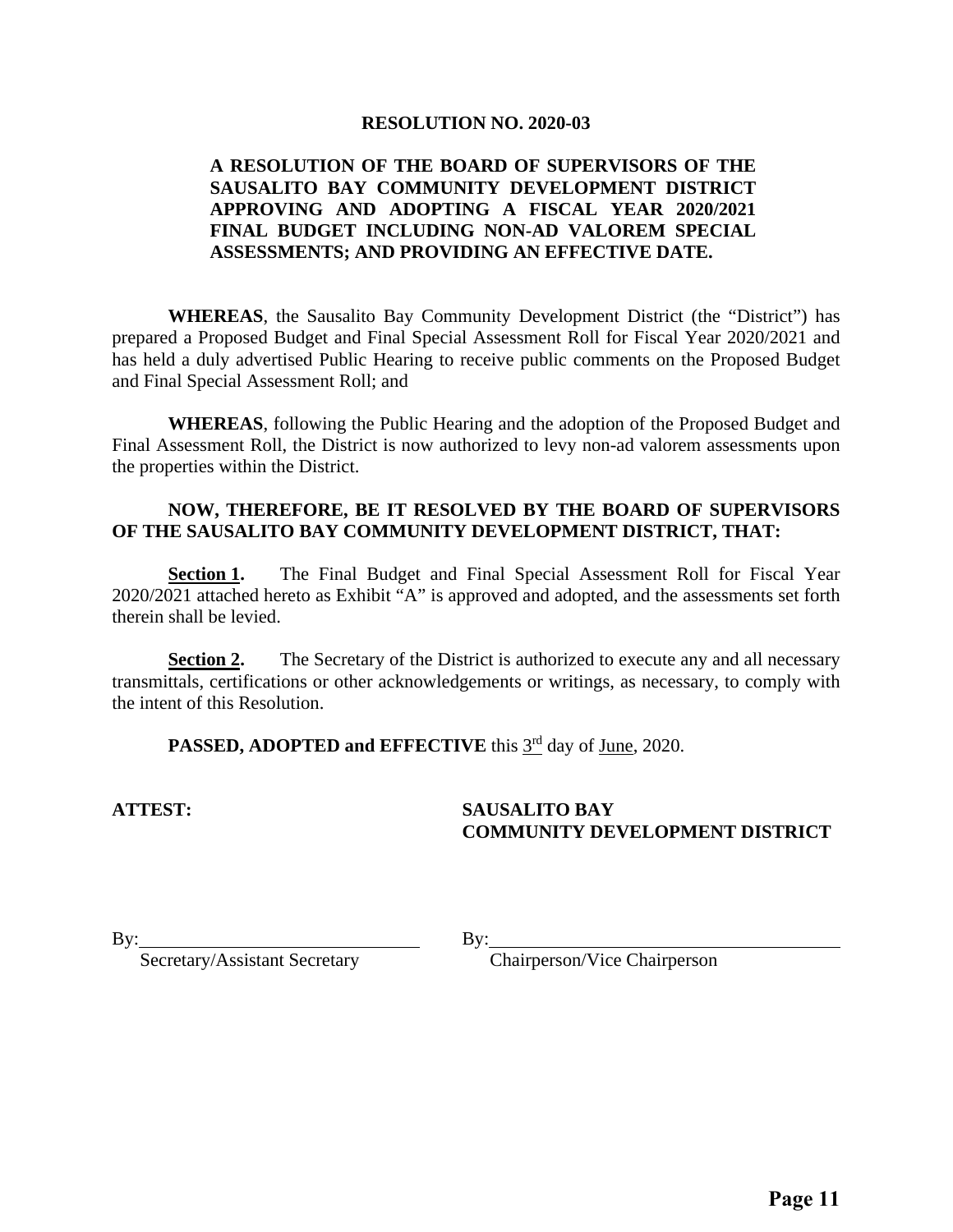# Sausalito Bay Community Development District

# **Final Budget For Fiscal Year 2020/2021 October 1, 2020 - September 30, 2021**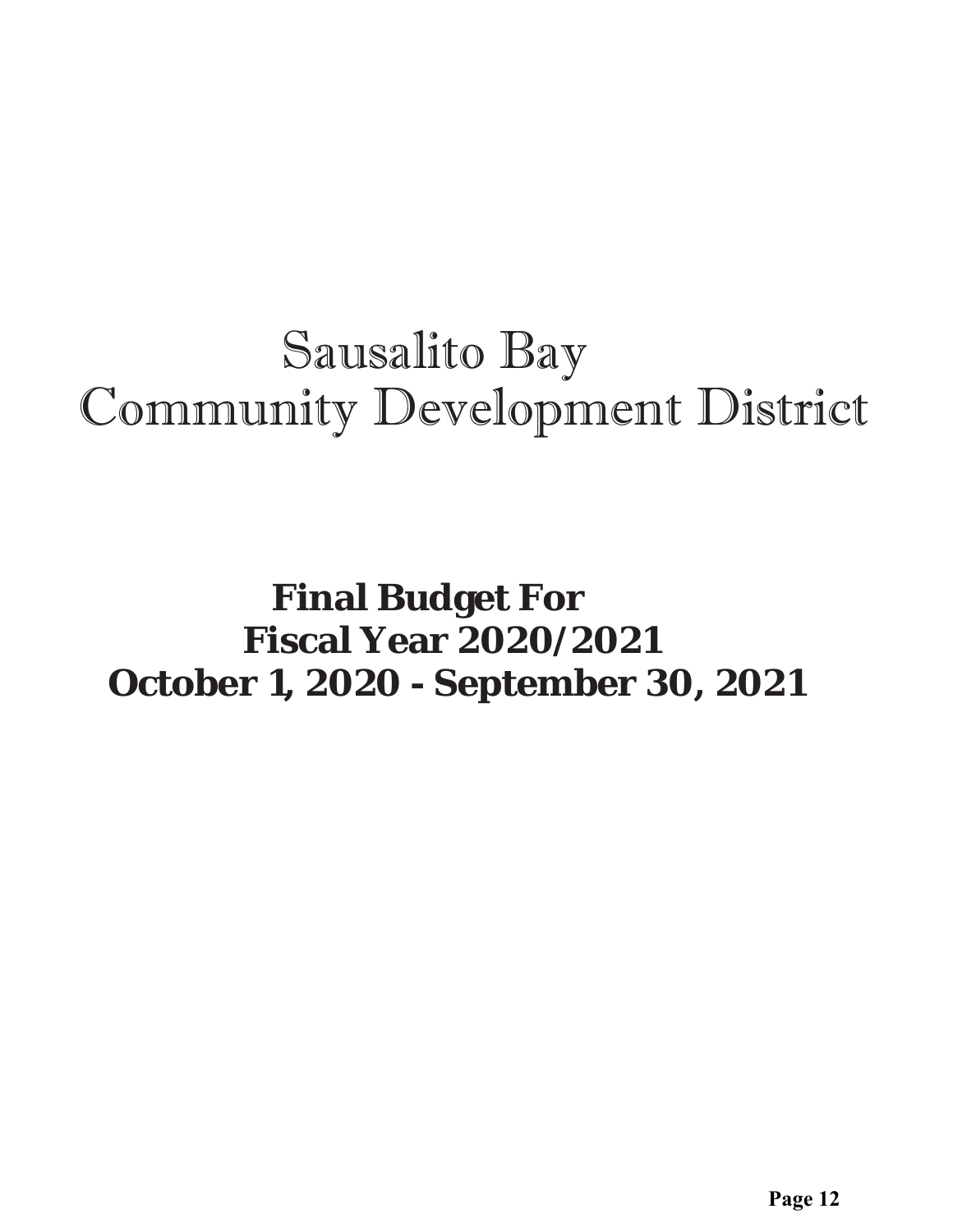# **CONTENTS**

## *I* FINAL BUDGET

- **II DETAILED FINAL BUDGET**
- **III DETAILED FINAL DEBT SERVICE FUND BUDGET**
- **IV ASSESSMENT COMPARISON**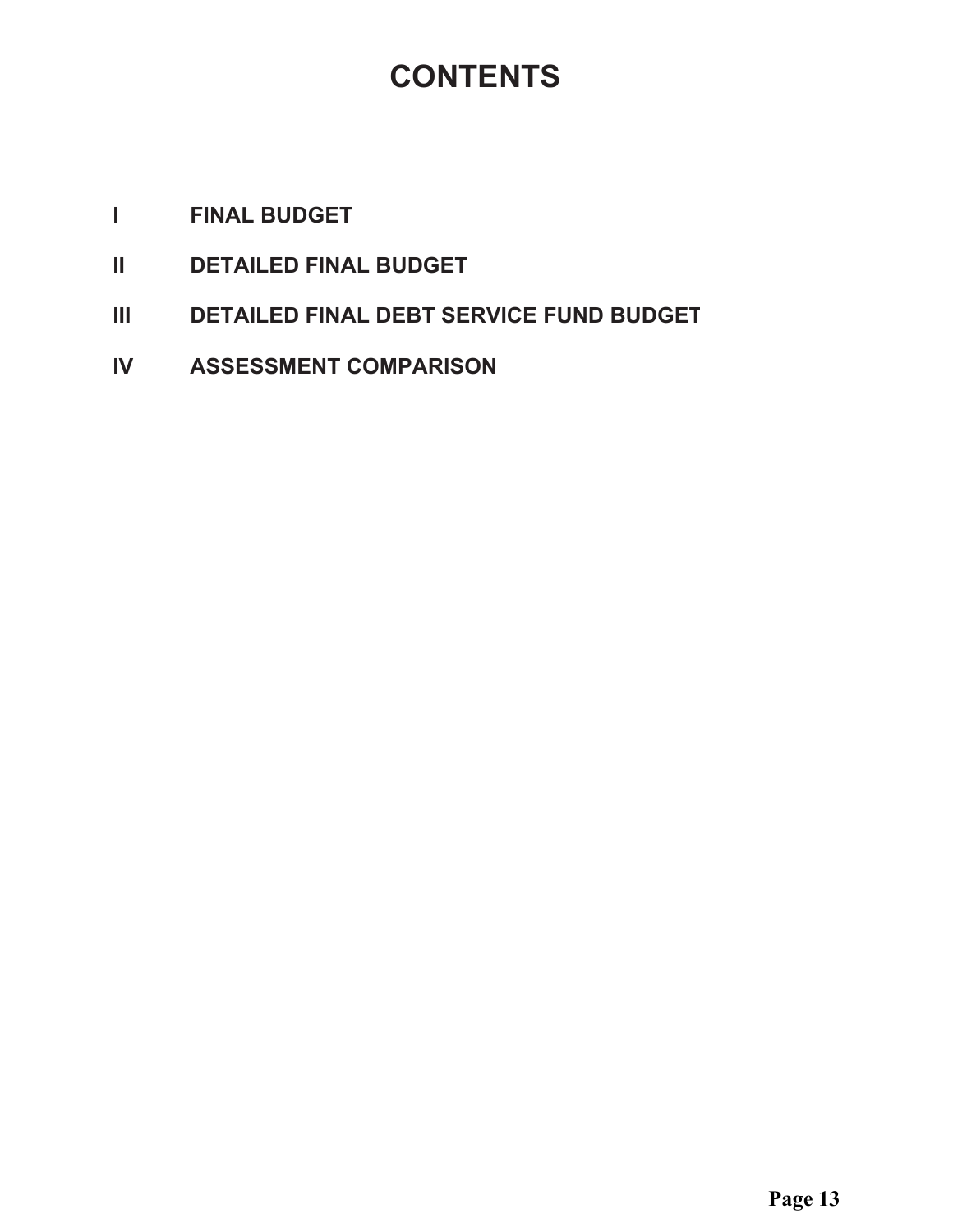#### **FINAL BUDGET SAUSALITO BAY COMMUNITY DEVELOPMENT DISTRICT FISCAL YEAR 2020/2021 2021 THE PROPER 1, 2020 - SEPTEMBER 30, 2021**

|                                               | <b>FISCAL YEAR</b><br>2020/2021 |
|-----------------------------------------------|---------------------------------|
| <b>REVENUES</b>                               | <b>BUDGET</b>                   |
| <b>Administrative Assessments</b>             | 81,908                          |
| <b>Maintenance Assessments</b>                | 38,989                          |
| <b>Debt Assessments</b>                       | 185,399                         |
| <b>Other Revenues</b>                         | 0                               |
| Interest Income                               | 300                             |
| <b>TOTAL REVENUES</b>                         | \$<br>306,596                   |
| <b>EXPENDITURES</b>                           |                                 |
| <b>MAINTENANCE EXPENDITURES</b>               |                                 |
| Aquatic Maintenance (SFH - 50)                | 5,400                           |
| Aquatic Maintenance (TH - 23)                 | 1,800                           |
| Lawn Maintenance (SFH - 50)                   | 22,500                          |
| Lawn Maintenance/Lake Tracts (TH - 23)        | 6,000                           |
| Lake Tract Shoreline Maintenance (SFH - 50)   | 900                             |
| Lake Tract Shoreline Maintenance (TH - 23)    | 480                             |
| Miscellaneous Maintenance Expenses (SFH - 50) | 8,000                           |
| Miscellaneous Maintenance Expenses (TH - 23)  | 750                             |
| Misc Grounds Maintenance/Mulch/Fertilizer     | 4,800                           |
| Engineering/Inspections                       | 1,020                           |
| Outside Janitorial Services (SFH - 50)        | 3,300                           |
| Maintenance Contingency                       | 4,000                           |
| <b>TOTAL MAINTENANCE EXPENDITURES</b>         | \$<br>58,950                    |
| <b>ADMINISTRATIVE EXPENDITURES</b>            |                                 |
| <b>Supervisor Fees</b>                        | 5,000                           |
| Payroll Taxes (Employer)                      | 383                             |
| Management                                    | 30,780                          |
| Secretarial & Field Operations                | 6,180                           |
| Legal                                         | 8,000                           |
| Assessment Roll                               | 6,000                           |
| <b>Audit Fees</b>                             | 3,600                           |
| Insurance                                     | 6,250                           |
| Legal Advertisements                          | 700                             |
| Miscellaneous                                 | 2,000                           |
| Postage                                       | 275                             |
| <b>Office Supplies</b>                        | 500                             |
| Dues & Subscriptions                          | 175                             |
| <b>Trustee Fee</b>                            | 3,600                           |
| <b>Continuing Disclosure Fee</b>              | 350                             |
| Website Management                            | 2,000                           |
| <b>Administrative Contingency</b>             | 1,200                           |
| TOTAL ADMINISTRATIVE EXPENDITURES             | \$<br>76,993                    |
| <b>TOTAL EXPENDITURES</b>                     | \$<br>135,943                   |
|                                               |                                 |
| <b>REVENUES LESS EXPENDITURES</b>             | \$<br>170,653                   |
| <b>Bond Payments</b>                          | (174, 275)                      |
|                                               |                                 |
| <b>BALANCE</b>                                | \$<br>(3,622)                   |
| County Appraiser & Tax Collector Fee          | (6, 126)                        |
| <b>Discounts For Early Payments</b>           | (12, 252)                       |
| <b>EXCESS/ (SHORTFALL)</b>                    | \$<br>(22,000)                  |
|                                               |                                 |
| Carryover From Prior Year                     | 22,000                          |
|                                               |                                 |
| <b>NET EXCESS/ (SHORTFALL)</b>                | \$                              |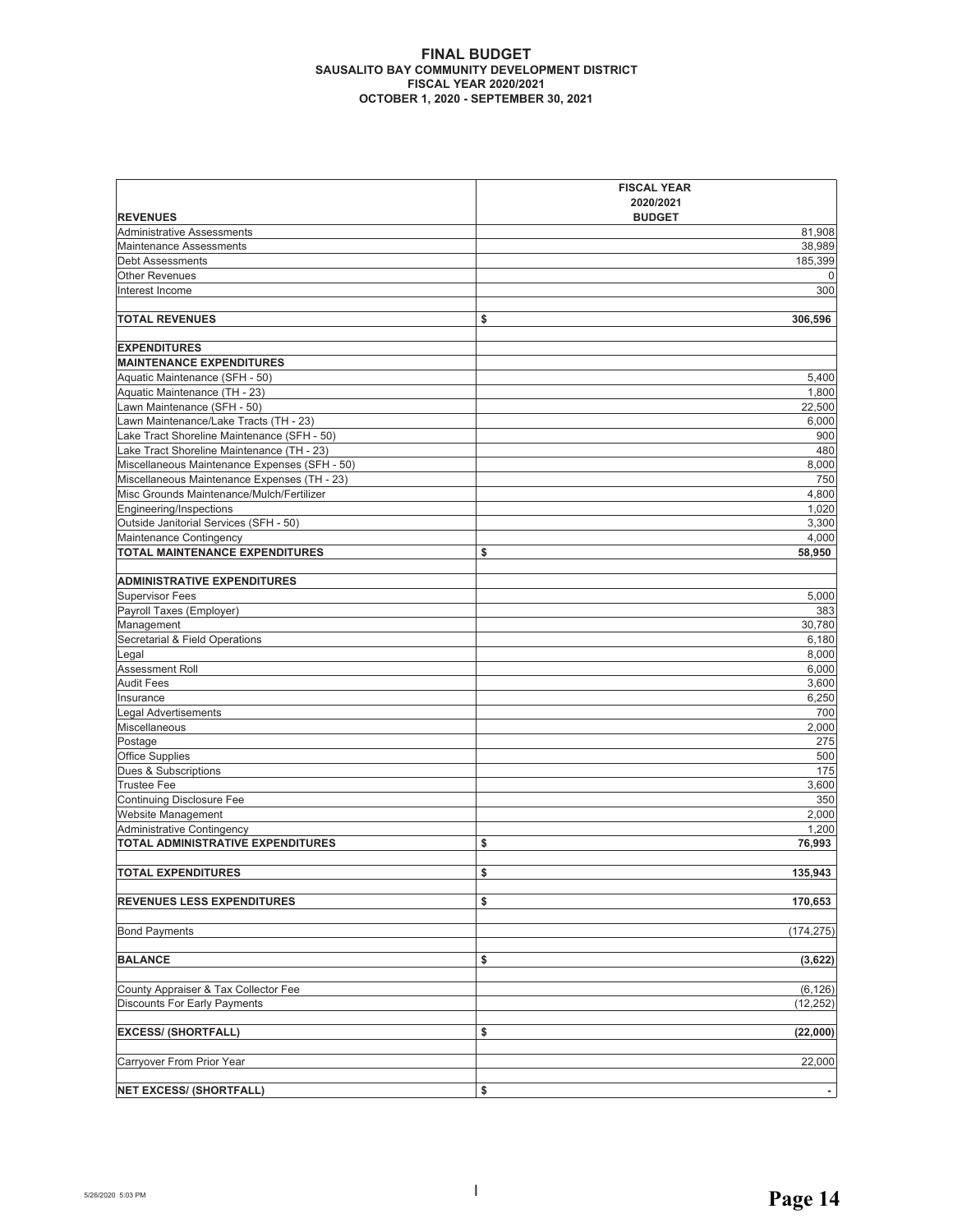#### **DETAILED FINAL BUDGET SAUSALITO BAY COMMUNITY DEVELOPMENT DISTRICT FISCAL YEAR 2020/2021 2021 THE PROPER 1, 2020 - SEPTEMBER 30, 2021**

| <b>REVENUES</b>                               | <b>FISCAL YEAR</b><br>2018/2019<br><b>ACTUAL</b> | <b>FISCAL YEAR</b><br>2019/2020<br><b>BUDGET</b> | <b>FISCAL YEAR</b><br>2020/2021<br><b>BUDGET</b> | <b>COMMENTS</b>                                    |  |  |
|-----------------------------------------------|--------------------------------------------------|--------------------------------------------------|--------------------------------------------------|----------------------------------------------------|--|--|
| Administrative Assessments                    | 79,431                                           | 81,366                                           |                                                  | 81,908 Expenditures/.94                            |  |  |
| Maintenance Assessments                       | 43,053                                           | 36,926                                           |                                                  | 38,989 Expenditures Less Interest & Carryover/.94  |  |  |
| <b>Debt Assessments</b>                       | 186,982                                          | 189,202                                          |                                                  | 185,399 Bond Payments/.94                          |  |  |
| Other Revenues                                | 0                                                | 0                                                | $\Omega$                                         |                                                    |  |  |
| Interest Income                               | 485                                              | 240                                              |                                                  | 300 Interest Projected At \$25 Per Month           |  |  |
|                                               |                                                  |                                                  |                                                  |                                                    |  |  |
| <b>TOTAL REVENUES</b>                         | \$<br>309,951                                    | \$<br>307,734                                    | 306,596<br>\$                                    |                                                    |  |  |
| <b>EXPENDITURES</b>                           |                                                  |                                                  |                                                  |                                                    |  |  |
| <b>MAINTENANCE EXPENDITURES</b>               |                                                  |                                                  |                                                  |                                                    |  |  |
| Aquatic Maintenance (SFH - 50)                | 5,660                                            | 5,400                                            |                                                  | 5,400 No Change From 2019/2020 Budget              |  |  |
| Aquatic Maintenance (TH - 23)                 | 460                                              | 1,800                                            |                                                  | 1,800 No Change From 2019/2020 Budget              |  |  |
| Lawn Maintenance (SFH - 50)                   | 20,063                                           | 22,500                                           |                                                  | 22,500 No Change From 2019/2020 Budget             |  |  |
| Lawn Maintenance/Lake Tracts (TH - 23)        | 5,754                                            | 6,000                                            |                                                  | 6,000 No Change From 2019/2020 Budget              |  |  |
| Lake Tract Shoreline Maintenance (SFH - 50)   | 350                                              | 900                                              |                                                  | 900 No Change From 2019/2020 Budget                |  |  |
| Lake Tract Shoreline Maintenance (TH - 23)    | $\mathbf 0$                                      | 480                                              |                                                  | 480 No Change From 2019/2020 Budget                |  |  |
| Miscellaneous Maintenance Expenses (SFH - 50) | 795                                              | 8,000                                            |                                                  | 8,000 No Change From 2019/2020 Budget              |  |  |
| Miscellaneous Maintenance Expenses (TH - 23)  | $\mathbf 0$                                      | 750                                              |                                                  | 750 No Change From 2019/2020 Budget                |  |  |
| Misc Grounds Maintenance/Mulch/Fertilizer     | 2,536                                            | 4,800                                            |                                                  | 4,800 No Change From 2019/2020 Budget              |  |  |
| Engineering/Inspections                       | 1,680                                            | 1,020                                            |                                                  | 1,020 No Change From 2019/2020 Budget              |  |  |
| Outside Janitorial Services (SFH - 50)        | $\mathbf 0$                                      | 3,300                                            |                                                  | 3,300 No Change From 2019/2020 Budget              |  |  |
| Maintenance Contingency                       | 16,938                                           | 4,000                                            |                                                  | 4,000 No Change From 2019/2020 Budget              |  |  |
| TOTAL MAINTENANCE EXPENDITURES                | \$<br>54,236                                     | \$<br>58,950                                     | 58,950<br>\$                                     |                                                    |  |  |
| <b>ADMINISTRATIVE EXPENDITURES</b>            |                                                  |                                                  |                                                  |                                                    |  |  |
| <b>Supervisor Fees</b>                        | 3,000                                            | 5,000                                            |                                                  | 5,000 Supervisor Fees                              |  |  |
| Payroll Taxes (Employer)                      | 305                                              | 383                                              |                                                  | 383 Supervisor Fees *7.65%                         |  |  |
| Management                                    | 29,544                                           | 30,096                                           |                                                  | 30,780 CPI Adjustment                              |  |  |
| Secretarial & Field Operations                | 5,700                                            | 6,180                                            |                                                  | 6,180 No Change From 2019/2020 Budget              |  |  |
| Legal                                         | 6,952                                            | 8,000                                            |                                                  | 8,000 No Change From 2019/2020 Budget              |  |  |
| Assessment Roll                               | 6,000                                            | 6,000                                            |                                                  | 6,000 No Change From 2019/2020 Budget              |  |  |
| <b>Audit Fees</b>                             | 3,400                                            | 3,500                                            |                                                  | 3,600 Accepted Amount For 2019/2020 Audit          |  |  |
| Insurance                                     | 5,000                                            | 6,500                                            |                                                  | 6,250 Insurance Estimate                           |  |  |
| Legal Advertisements                          | 462                                              | 700                                              |                                                  | 700 No Change From 2019/2020 Budget                |  |  |
| Miscellaneous                                 | 1,203                                            | 2,000                                            |                                                  | 2,000 No Change From 2019/2020 Budget              |  |  |
| Postage                                       | 121                                              | 300                                              |                                                  | 275 \$25 Decrease From 2019/2020 Budget            |  |  |
| <b>Office Supplies</b>                        | 459                                              | 500                                              |                                                  | 500 No Change From 2019/2020 Budget                |  |  |
| Dues & Subscriptions                          | 175                                              | 175                                              |                                                  | 175 No Change From 2019/2020 Budget                |  |  |
| <b>Trustee Fee</b>                            | 3,548                                            | 3,600                                            |                                                  | 3,600 No Change From 2019/2020 Budget              |  |  |
| <b>Continuing Disclosure Fee</b>              | 350                                              | 350                                              |                                                  | 350 No Change From 2019/2020 Budget                |  |  |
| Website Management                            | 1,500                                            | 2,000                                            |                                                  | 2,000 No Change From 2019/2020 Budget              |  |  |
| Administrative Contingency                    | 0                                                | 1,200                                            |                                                  | 1,200 Administrative Contingency                   |  |  |
| TOTAL ADMINISTRATIVE EXPENDITURES             | \$<br>67,719                                     | 76,484<br>\$                                     | \$<br>76,993                                     |                                                    |  |  |
| <b>TOTAL EXPENDITURES</b>                     | \$<br>121.955                                    | \$<br>135.434                                    | \$<br>135.943                                    |                                                    |  |  |
|                                               |                                                  |                                                  |                                                  |                                                    |  |  |
| REVENUES LESS EXPENDITURES                    | \$<br>187,996                                    | \$<br>172,300                                    | \$<br>170,653                                    |                                                    |  |  |
| <b>Bond Payments</b>                          | (178, 658)                                       | (177, 850)                                       |                                                  | (174,275) 2021 P & I Payments Less Earned Interest |  |  |
| <b>BALANCE</b>                                | \$<br>9,338                                      | \$<br>$(5,550)$ \$                               | (3,622)                                          |                                                    |  |  |
|                                               |                                                  |                                                  |                                                  |                                                    |  |  |
| County Appraiser & Tax Collector Fee          | (2,985)                                          | (6, 150)                                         |                                                  | (6,126) Two Percent Of Total Assessment Roll       |  |  |
| <b>Discounts For Early Payments</b>           | (10, 765)                                        | (12, 300)                                        |                                                  | (12,252) Four Percent Of Total Assessment Roll     |  |  |
| <b>EXCESS/ (SHORTFALL)</b>                    | \$<br>$(4, 412)$ \$                              | $(24,000)$ \$                                    | (22,000)                                         |                                                    |  |  |
| Carryover From Prior Year                     | 0                                                | 24,000                                           |                                                  | 22,000 Carryover From Prior Year                   |  |  |
| <b>NET EXCESS/ (SHORTFALL)</b>                | \$<br>$(4, 412)$ \$                              |                                                  | $\mathsf{\$}$                                    |                                                    |  |  |
|                                               |                                                  |                                                  |                                                  |                                                    |  |  |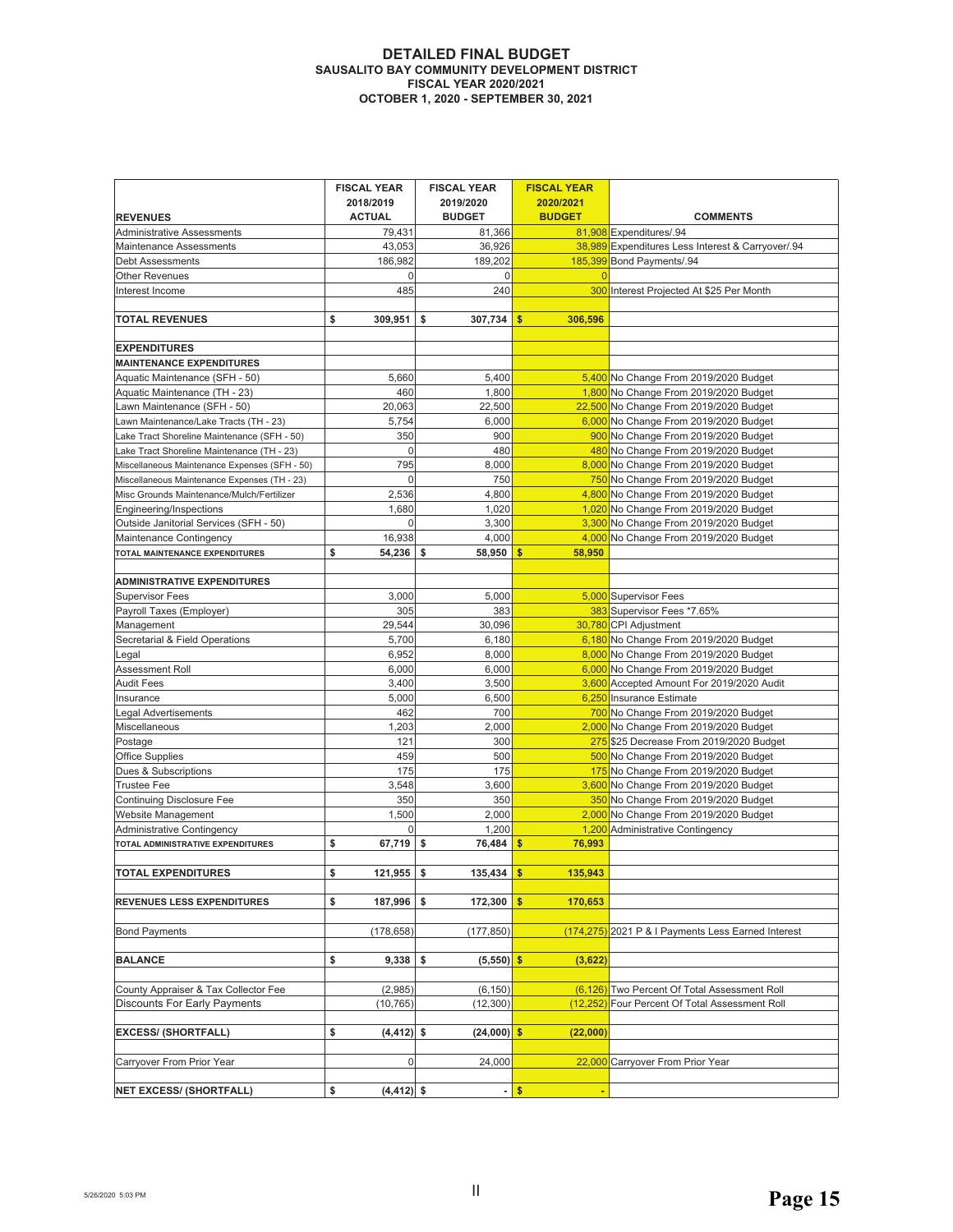#### **DETAILED FINAL DEBT SERVICE FUND BUDGET 6 SAUSALITO BAY COMMUNITY DEVELOPMENT DISTRICT FISCAL YEAR 2020/2021 2070 CTOBER 1, 2020 - SEPTEMBER 30, 2021**

|                            | <b>FISCAL YEAR</b> | <b>FISCAL YEAR</b> | <b>FISCAL YEAR</b> |                                                  |
|----------------------------|--------------------|--------------------|--------------------|--------------------------------------------------|
|                            | 2018/2019          | 2019/2020          | 2020/2021          |                                                  |
| <b>REVENUES</b>            | <b>ACTUAL</b>      | <b>BUDGET</b>      | <b>BUDGET</b>      | <b>COMMENTS</b>                                  |
| Interest Income            | 3,425              | 200                |                    | 200 Projected Interest For FY 2020/2021          |
| NAV Tax Collection         | 178,658            | 177,850            |                    | 174,475 2021 P & I Payments Less Earned Interest |
| <b>Total Revenues</b>      | 182,083<br>\$      | \$<br>178,050      | \$<br>174,675      |                                                  |
|                            |                    |                    |                    |                                                  |
| <b>EXPENDITURES</b>        |                    |                    |                    |                                                  |
| <b>Principal Payments</b>  | 90,000             | 100,000            |                    | 100,000 Principal Payment Due In 2021            |
| <b>Interest Payments</b>   | 82,025             | 78,050             |                    | 74,675 Interest Payments Due In 2021             |
| <b>Total Expenditures</b>  | 172,025<br>\$      | \$<br>178,050      | \$<br>174,675      |                                                  |
|                            |                    |                    |                    |                                                  |
| <b>Excess/ (Shortfall)</b> | \$<br>10,058       | \$                 | S                  |                                                  |

#### **Series 2013 Bond Refunding Information**

| Original Par Amount = | \$2,595,000    | Annual Principal Payments Due = | Mav 1st                |
|-----------------------|----------------|---------------------------------|------------------------|
| Interest Rate $=$     | 1.375% - 4.00% | Annual Interest Payments Due =  | May 1st & November 1st |
| $Is sue Date =$       | March 2013     |                                 |                        |
| Maturity Date =       | May 2035       |                                 |                        |
|                       |                |                                 |                        |

Par Amount As Of  $1/1/20 = $2,055,000$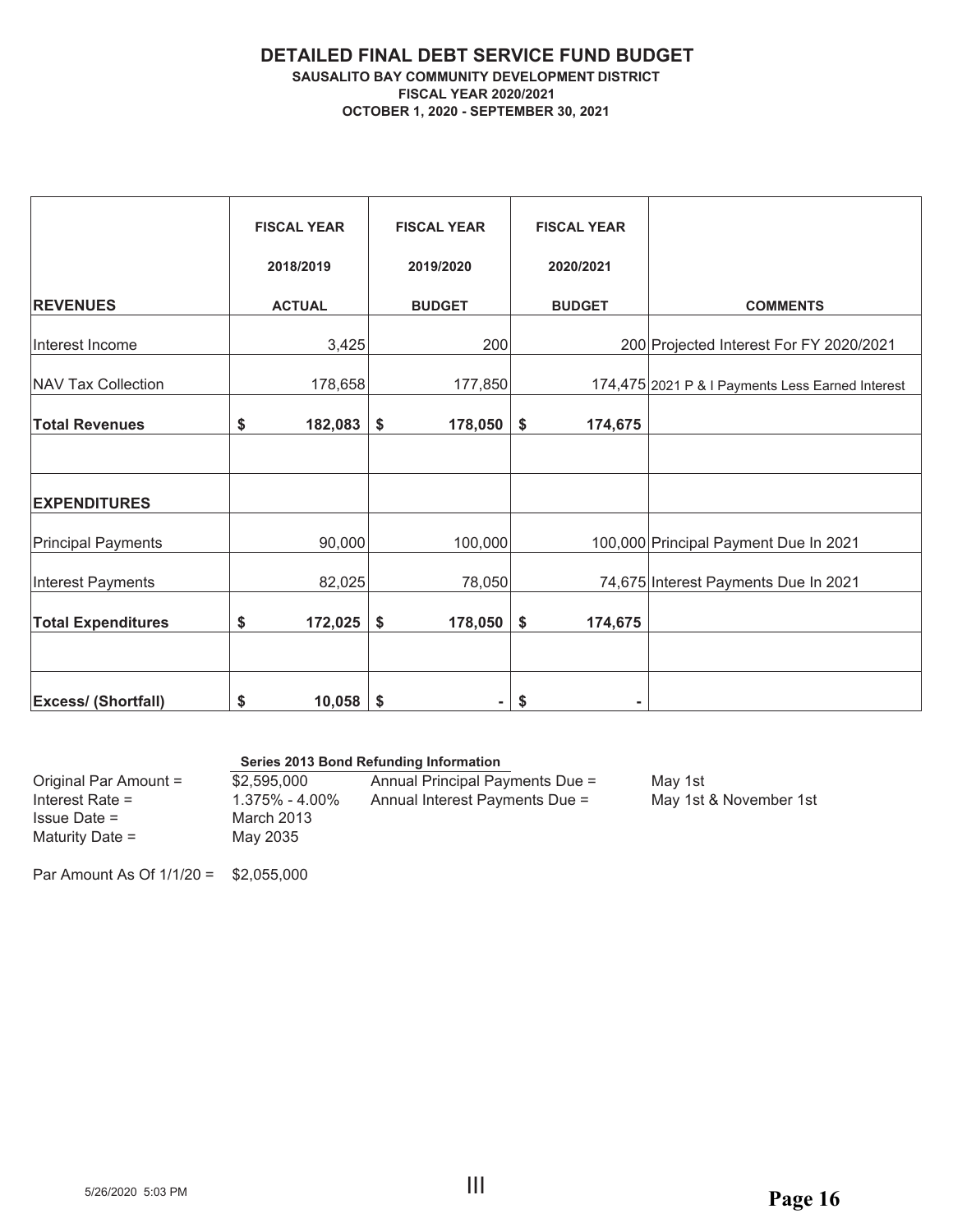## **Sausalito Bay Community Development District Assessment Comparison**

|                                                                | Original<br>Projected<br>Assessment |                  | <b>Fiscal Year</b><br>2017/2018<br>Assessment |                  | <b>Fiscal Year</b><br>2018/2019<br>Assessment |                  | <b>Fiscal Year</b><br>2019/2020<br>Assessment |                  | <b>Fiscal Year</b><br>2020/2021<br><b>Projected Assessment</b> |                         |
|----------------------------------------------------------------|-------------------------------------|------------------|-----------------------------------------------|------------------|-----------------------------------------------|------------------|-----------------------------------------------|------------------|----------------------------------------------------------------|-------------------------|
|                                                                |                                     | Before Discount* |                                               | Before Discount* |                                               | Before Discount* |                                               | Before Discount* |                                                                | <b>Before Discount*</b> |
| Administrative Assessment For Lot Size 23                      | \$                                  | $\sim$           | \$                                            | 180.12           | \$                                            | 183.64           | \$                                            | 189.66           | \$                                                             | 190.93                  |
| Maintenance Assessment For Lot Size 23<br>Debt For Lot Size 23 | \$                                  | $\blacksquare$   |                                               | 43.52<br>381.21  | \$<br>\$                                      | 44.39<br>375.96  | \$<br>\$                                      | 33.54<br>380.43  | \$                                                             | 35.39<br>372.78         |
| <b>Total</b>                                                   | \$                                  | 625.00           | \$                                            | 604.85           | \$                                            | 603.99           | \$                                            | 603.63           | \$                                                             | 599.10                  |
| Administrative Assessment For Lot Size 50                      | \$                                  | $\sim$           | \$                                            | 180.12           | \$                                            | 183.64           | \$                                            | 189.66           | \$                                                             | 190.93                  |
| Maintenance Assessment For Lot Size 50<br>Debt For Lot Size 50 | \$                                  | $\blacksquare$   |                                               | 149.57<br>496.99 | \$<br>\$                                      | 151.10<br>490.15 | \$<br>S                                       | 133.72<br>495.98 | \$                                                             | 141.20<br>486.01        |
| <b>Total</b>                                                   | \$                                  | 750.00           | S                                             | 826.68           | \$                                            | 824.89           | \$                                            | 819.36           | \$                                                             | 818.14                  |

 $^\star$  Assessments Include the Following :

4% Discount for Early Payments 1% County Tax Collector Fee 1% County Property Appraiser Fee

| Community Information:        |     |
|-------------------------------|-----|
| <b>Twenty Three Foot Lots</b> | 204 |
| <b>Fifty Foot Lots</b>        | 225 |
| <b>Total Units</b>            | 429 |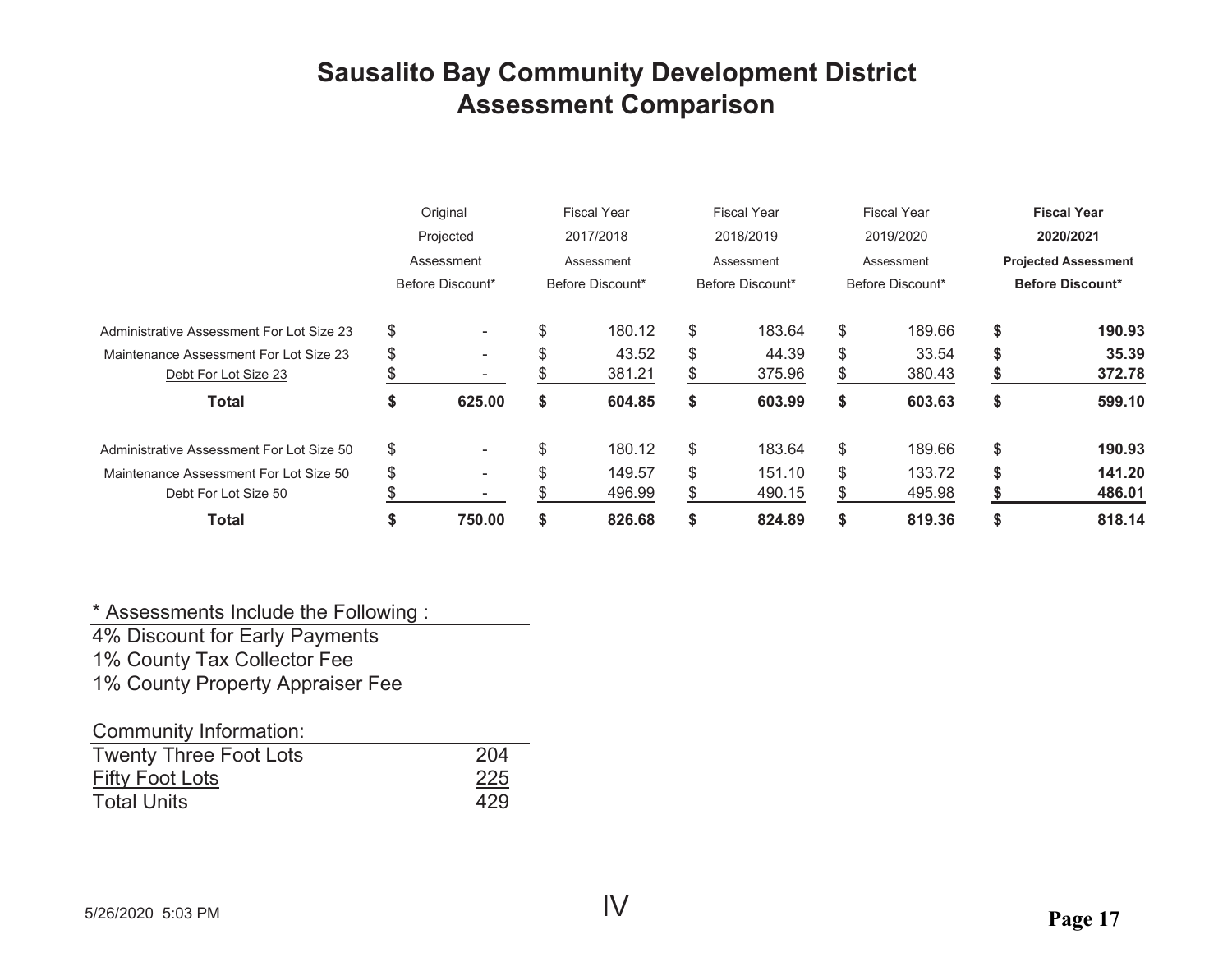#### **AGREEMENT FOR ACCESS TO CERTAIN EXEMPT INFORMATION MAINTAINED BY THE MIAMI-DADE COUNTY PROPERTY APPRAISER**

THIS AGREEMENT TO ACCESS CERTAIN EXEMPT INFORMATION MAINTAINED BY THE MIAMI-DADE COUNTY PROPERTY APPRAISER (**AGREEMENT**), made and entered into this 3rd day of June, 2020, by and between the **SAUSALITO BAY COMMUNITY DEVELOPMENT DISTRICT** (hereinafter referred to as the "**CDD**") and the **MIAMI-DADE COUNTY PROPERTY APPRAISER**, (hereinafter referred as the "**Property Appraiser**").

#### **WITNESSETH**

**WHEREAS**, the CDD is an independent special purpose unit of local government that helps plan, finance, construct, operate and maintain infrastructure and services for the benefit of its residents,

**WHEREAS**, the CDD may finance infrastructure and services by levying ad valorem taxes or non-ad valorem assessments,

**WHEREAS**, the CDD has requested access to certain records maintained by the Property Appraiser relating to specific property owners, including name, home addresses, telephone numbers, dates of birth, and photographs, which are exempt from public disclosure under section 119.071 of the Florida Statutes ("**Exempt Information**"),

**WHEREAS**, under section 119.071 of the Florida Statutes, "home addresses" includes the physical address, mailing address, street address, parcel identification number, plot identification number, legal property description, neighborhood name and lot number, GPS coordinates, and any other descriptive property information that may reveal the home address,

**WHEREAS**, the CDD shall only request Exempt Information when there is a statutory or official need for the Exempt Information,

**WHEREAS**, the CDD shall take full responsibility for protecting all Exempt Information provided pursuant to this agreement in accordance with Florida law,

**NOW, THEREFORE**, in consideration of the covenants herein provided, the CDD and the Property Appraiser agree as follows:

- 1. The foregoing recitals are incorporated herein.
- 2. Before the CDD requests any Exempt Information from the Property Appraiser, the CDD shall establish sufficient safeguards to ensure that Exempt Information will not be disclosed, whether intentionally or inadvertently, by the CDD or any of its agents or employees, except as authorized by Florida law.
- 3. The CDD shall only use Exempt Information to fulfill the official administration, duties, and responsibilities of the CDD and such Exempt Information may not be disclosed or shared for any other purpose other than as prescribed by Florida law.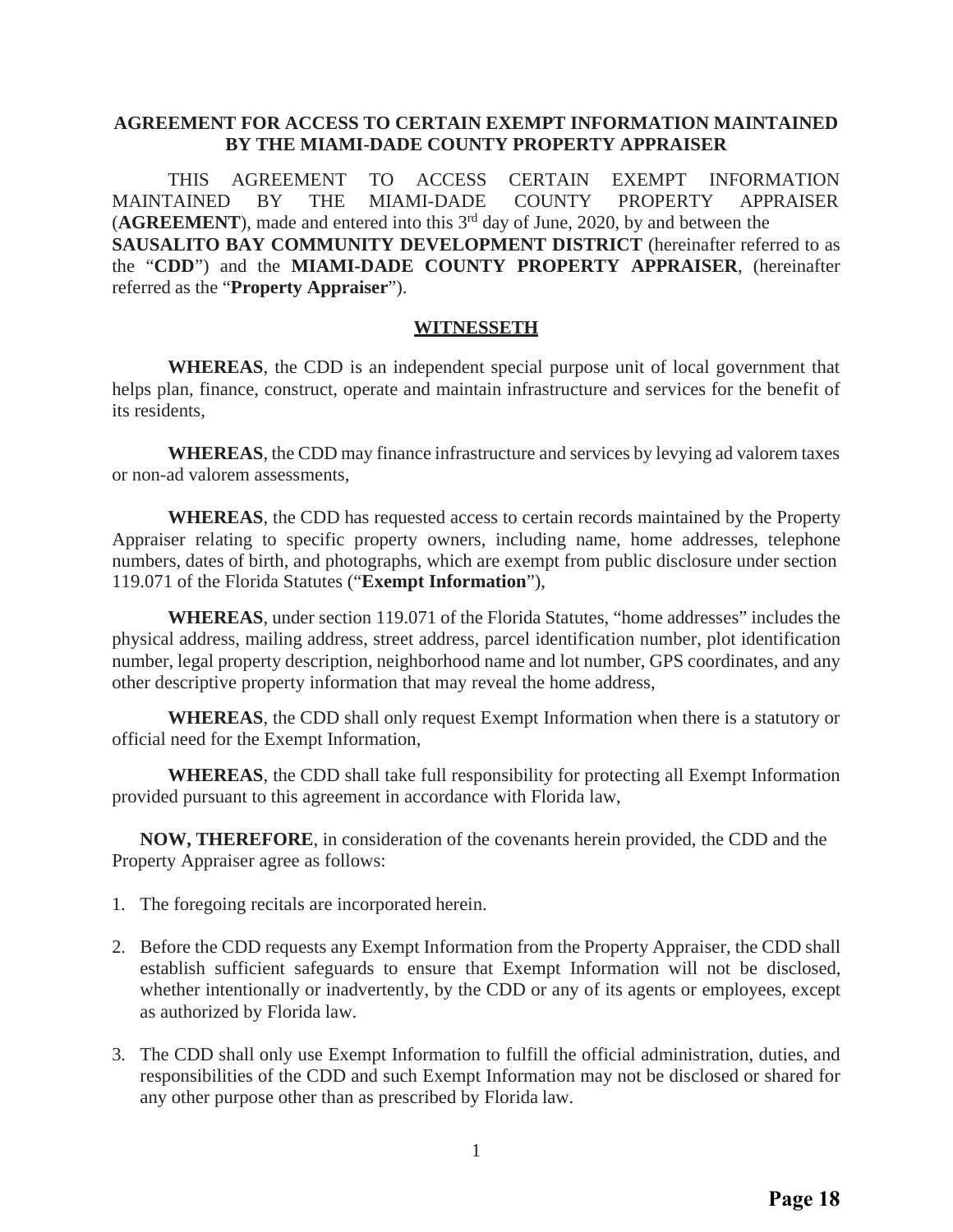- 4. When in receipt of Exempt Information from the Property Appraiser, the CDD acknowledges that its employees, successors, and authorized agents are subject to the same requirements exempting such records from public disclosure and the same penalties for violation of those requirements as the Property Appraiser. The CDD accepts full responsibility for the actions of its employees, successors, and authorized agents with regards to the Exempt Information, unless otherwise provided by Florida law and subject to the limitations of section 768.28, Florida Statutes, to the extent applicable.
- 5. To the extent allowed by, and subject to the limitations of, section 768.28 of the Florida Statutes, if applicable, the CDD does hereby agree to indemnify and hold the Property Appraiser, its officials, employees, and instrumentalities, harmless from any and all liability for any damage, injury, or claim that may arise by virtue of the Property Appraiser's disclosure of the Exempt Information to the CDD, or the exercise of any rights, obligations or actions under this Agreement, including, but not limited to, the CDD's failure to maintain the Exempt Information in accordance with Florida law.
- 6. The undersigned further agrees that these conditions shall be deemed a continuing obligation between the CDD and the Property Appraiser and shall remain in full force and effect and be binding on the CDD, and any permitted successors or assigns.
- 7. In the event that the CDD requests any third party to assume any of its responsibilities as it relates to the Exempt Information or this Agreement, the CDD must require the third party to agree in writing that it is subject to, and must comply with, all terms of this Agreement and that it must protect the Exempt Information from disclosure. Such agreement by the third party must be signed before the CDD allows the third party to access any Exempt Information. The CDD acknowledges that such assumption by a third party shall not relieve the CDD from any obligations or responsibilities hereunder. Any failure by any third party shall not subject the Property Appraiser to any liability for any damage, injury, or claim that may arise. A failure of the CDD to comply with this section shall be a breach of this Agreement and therefore a termination of the Agreement without the notice requirement in section 9.
- 8. Nothing in this Agreement, expressed or implied, is intended to: (a) confer upon any entity or person other than the parties and any permitted successors or assigns, any rights or remedies under or by reason of the Agreement as a third party beneficiary or otherwise except as specifically provided in this Agreement; or (b) authorize anyone not a party to this Agreement to maintain an action pursuant to or based upon this Agreement. Additionally, nothing herein shall be deemed to constitute a waiver of any rights under section 768.28 of the Florida Statutes, or as a waiver of the Property Appraiser's sovereign rights.
- 9. Either party to this Agreement may terminate the Agreement with seven (7) days' written notice to the other party. The CDD's obligation to protect the Exempt Information from disclosure shall remain in full force and effect following the termination of the Agreement.
- 10. The language agreed to herein expresses the mutual intent and agreement of the Property Appraiser and the CDD, and shall not, as a matter of judicial construction, be construed more severely against one of the parties from the other.